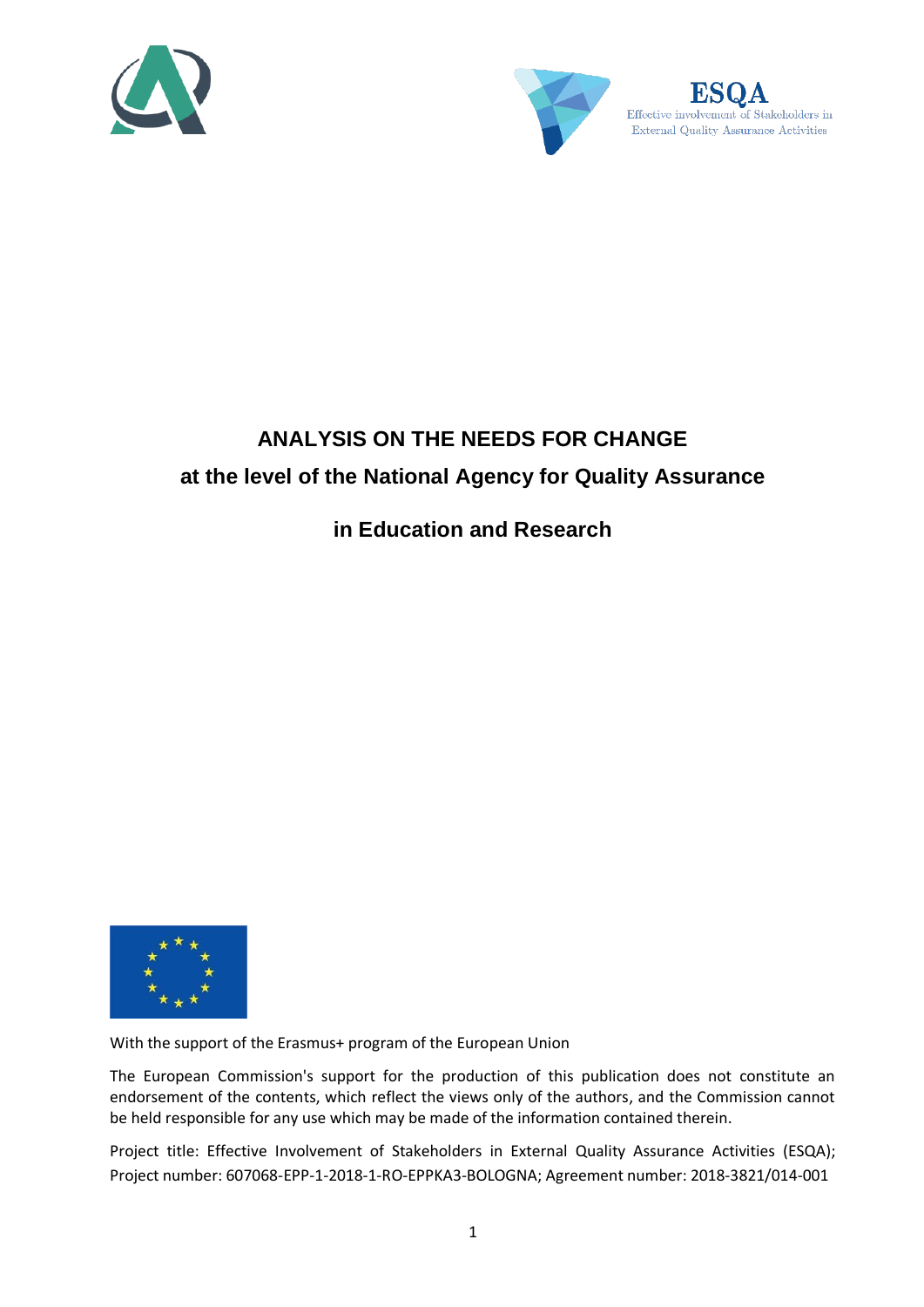### **ANALYSIS ON THE NEEDS FOR CHANGE**

### **at the level of the National Agency for Quality Assurance in Education and Research, based on the Guideline on the involvement of stakeholders' in quality assurance activities**

#### <https://esqa.ro/wp-content/uploads/2020/11/GESIQA.pdf>

This analysis on the needs for change with regard to the effective involvement of stakeholders in the quality assurance activities was done by the National Agency for Quality Assurance in Education and Research (ANACEC) based on the Guideline on the involvement of stakeholders' in quality assurance activities (WP6), taking into account the results of the peerreview activities under WP2, and the realities faced by the Agency.

*Methodology*: In order to carry out the analysis, a first meeting in the form of a round table was organized, attended by the management of the Agency (president, vice-president and secretary general), the staff of the Department of Evaluation in Higher Education (DEHE) and the head of Public Relations and International Cooperation Office, where the template for the analysis and the process of conducting it were agreed. Following this meeting, the results of the peer-review activities and the *Guideline on the involvement of stakeholders' in quality assurance activities*, activities carried out under the ESQA project, were shared for consultation via email among higher education institutions, the experts involved in the external evaluations carried out by ANACEC, students and business representatives (134 people in total), and discussed in more detail at a second meeting among the people involved in drafting this analysis – those mentioned above, including also members of the Governing Board and Profile Committee in Higher Education of ANACEC (also representing the academia, students and business environment as direct stakeholders in the external quality assurance activities). The draft of this *Analysis* was then analyzed by the ESQA project experts and useful feedback was provided. All the proposals were then collected and included in the agreed template.

*Main results*: Based on the feedback received, a final version of the Analysis on the needs for change was produced by ANACEC staff, leading to the elaboration of an action plan on effective stakeholder involvement in Agency's activities.

*Conclusions*: The elaboration of the planned activities aims to strengthen the Agency's dialogue with all stakeholders, thus ensuring both the transparency of information of public interest and ANACEC activities, as well as the implementation of those changes that we believe will contribute to continuous quality improvement.

Currently, the collaboration with the interested parties takes place through a variety of activities: annual questionnaires, webinars (at least 3 per year), information / training sessions depending on the needs of the Department of Evaluation in Higher Education, with some beneficiaries monthly meetings are organized where not only their opinion is asked, but also their involvement in updating the methodological framework, working tools in the external evaluation process, etc.

At the same time, in order to raise the degree of trust of the beneficiaries in the services provided, the Agency is currently involving in the external evaluations of the master's degree programs, experts and international observers (from ARACIS, FINEEC, EKKA).

The results obtained from the questionnaire / information sessions with stakeholders contributed to the updating of the External Evaluation Guidelines for bachelor's / integrated and master's degree programs, working tools of the expert evaluators (visit sheet and the external evaluation report).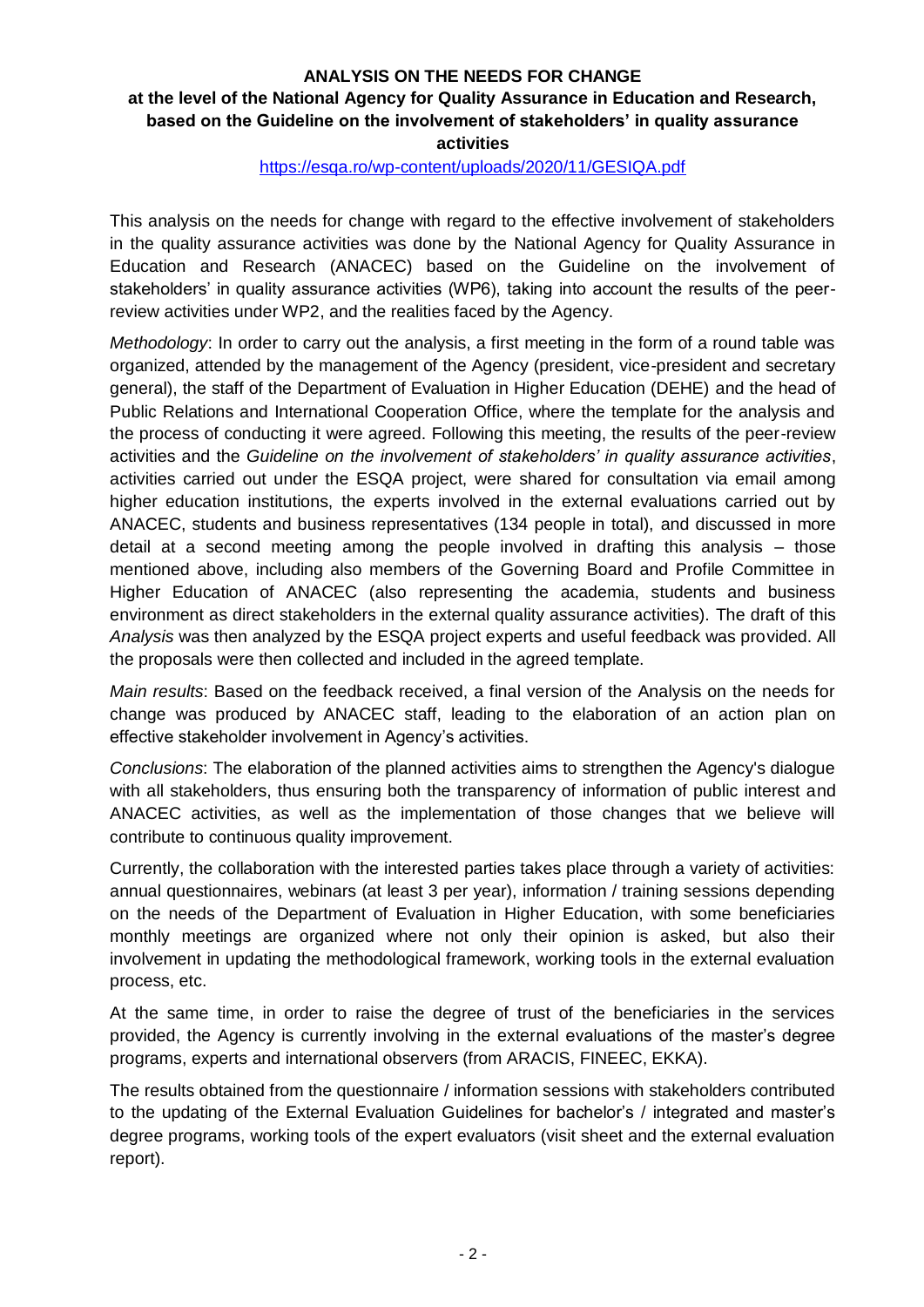Educational institutions have been very interested in participating in the development / modernization and updating of external evaluation methodologies. Thus, about 100 beneficiaries participated in the webinar dedicated to this issue.

The results of the questionnaires are published in the Annual Activity Reports of ANACEC, which are public on the website [www.anacec.md.](http://www.anacec.md/)

The *Analysis on the needs for change at the level of the National Agency for Quality Assurance in Education and Research*, the *Guideline on the involvement of stakeholders' in quality assurance activities,* as well as *The action plan for the effective involvement of the stakeholders in the quality assurance activities carried out by the National Agency for Quality Assurance in Education and Research*, that was developed later based on the *Analysis on the needs for change* are published for public consultation on the website of the Agency [https://www.anacec.md/en/projects.](https://www.anacec.md/en/projects)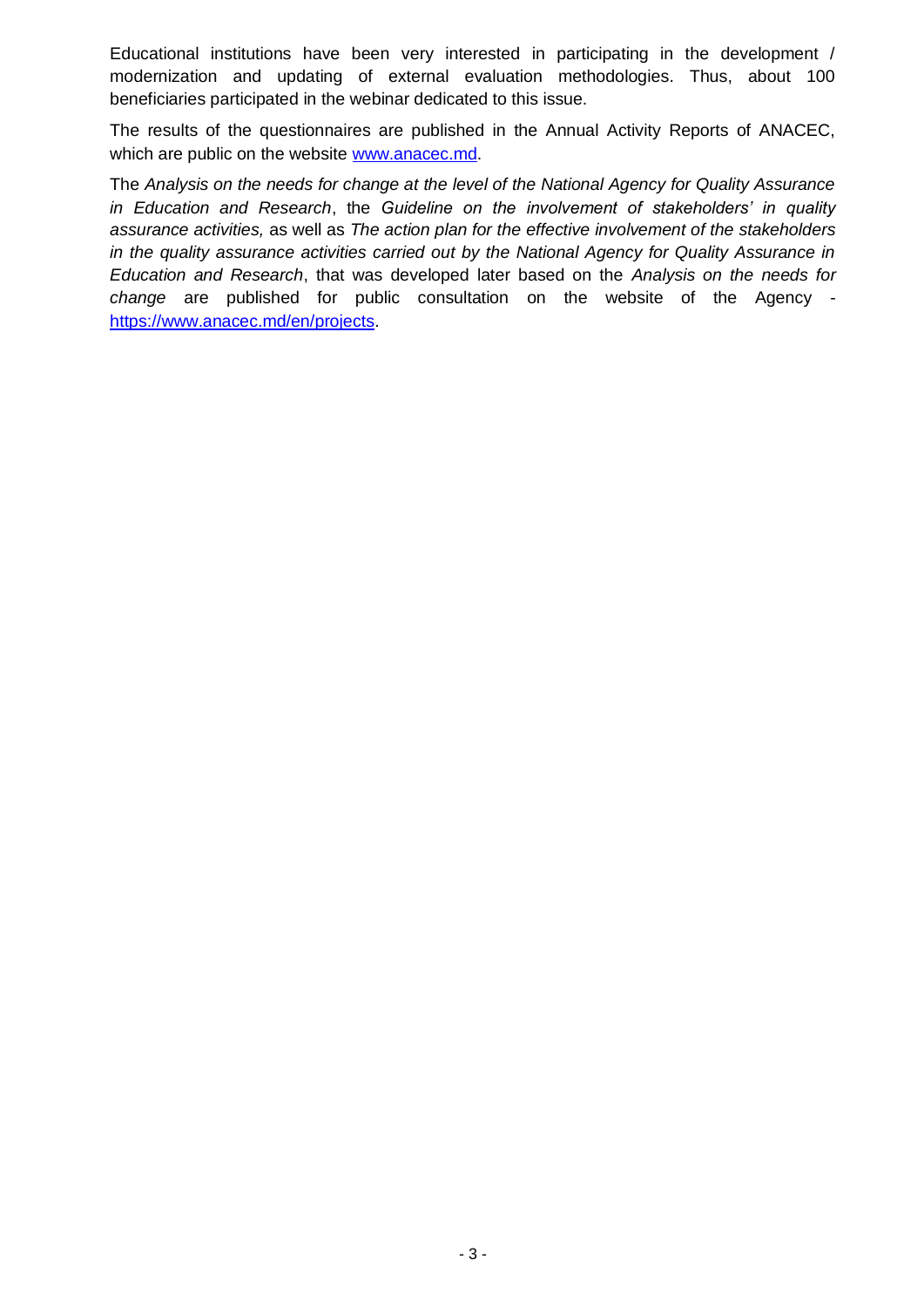| Theme<br>Nr. * | Proposed change            | Reason(s) for change              | Intended outcome(s)                | <b>Estimated duration</b>      | <b>Additional factors to</b><br>consider | <b>Responsible for</b><br>these actions |
|----------------|----------------------------|-----------------------------------|------------------------------------|--------------------------------|------------------------------------------|-----------------------------------------|
| 1.             | Organizing open            | This builds a commitment that     | Stakeholders know what quality     | 2-3 information sessions per   | Additional beneficial                    | Management of                           |
|                | dialogue with              | is embedded in a quality culture  | assurance (QA) and quality         | year.                          | effects could be:                        | the Agency /                            |
|                | stakeholders ** to clarify | that is based on mutual trust     | culture in education,              |                                | identification of people                 | Department of                           |
|                | the concepts of quality    | and understanding.                | requirements and                   | The dialogue can be            | from various                             | Evaluation in                           |
|                | assurance                  |                                   | recommendations at European        | organized in the form of a     | categories of                            | <b>Higher Education</b>                 |
|                |                            | Raising the level of confidence   | and international level, national  | Round Table (or possibly a     | stakeholders, who                        | (DEHE)                                  |
|                |                            | in the national (higher)          | legislation in the field, quality  | webinar in case of restricted  | would then be                            |                                         |
|                |                            | education system.                 | standards applied in the field of  | conditions). An event can be   | recruited as experts for                 |                                         |
|                |                            |                                   | higher education are.              | organized for each of the      | evaluation missions;                     |                                         |
|                |                            | Making the (higher) education     |                                    | stakeholders (if the number    | establishing                             |                                         |
|                |                            | system better adapted to the      | Actively participate in clarifying | of participants is large), but | partnerships for                         |                                         |
|                |                            | requirements of society.          | and defining the concept of QA     | also for all stakeholders      | certain activities                       |                                         |
|                |                            |                                   | from their perspective.            | simultaneously, to be a        | carried out by the                       |                                         |
|                |                            | This change is needed to inform   |                                    | faster interaction between     | Agency (including                        |                                         |
|                |                            | / train stakeholders on quality   | For students, teachers,            | them. The duration of a        | dissemination).                          |                                         |
|                |                            | assurance concepts.               | employers, civil society, etc. the | session should be within       |                                          |                                         |
|                |                            |                                   | result would be the                | about 1.5 hours.               | Influence on the                         |                                         |
|                |                            | The organization of the           | acquaintance with the concepts     |                                | organization of work of                  |                                         |
|                |                            | dialogue would also allow the     | of quality assurance, the          | Change planning - 4 weeks      | the Agency's staff.                      |                                         |
|                |                            | identification of needs /         | increase of the motivation to      | (elaboration of                |                                          |                                         |
|                |                            | expectations for each of the      | participate and / or involve in    | methodological support,        |                                          |                                         |
|                |                            | elements representing the         | the external evaluations of the    | setting objectives, goals and  |                                          |                                         |
|                |                            | stakeholders:                     | study programs / higher            | outcomes of the process).      |                                          |                                         |
|                |                            | - students: what interests do     | education institutions.            |                                |                                          |                                         |
|                |                            | they have in order to develop     |                                    | Communication of the           |                                          |                                         |
|                |                            | professional skills;              | Following familiarization is also  | change to those affected by    |                                          |                                         |
|                |                            | - employers: what skills already  | the awareness of the need for      | it - 1 week (placing the       |                                          |                                         |
|                |                            | developed must be possessed       | quality assurance, especially in   | announcement on the            |                                          |                                         |
|                |                            | by young specialists, so as to    | terms of the application of        | ANACEC website, Facebook       |                                          |                                         |
|                |                            | carry out activities in the field | ante-factum measures, which        | page on organizing events      |                                          |                                         |
|                |                            | of professional training          | generates a much higher            | on the development of open     |                                          |                                         |
|                |                            | according to the needs /          | efficiency compared to post-       | dialogue with stakeholders).   |                                          |                                         |
|                |                            | demands of the labor market;      | factum (corrective) measures.      |                                |                                          |                                         |
|                |                            | - teachers and HEI                |                                    | Transition periods - 4 weeks.  |                                          |                                         |
|                |                            | management: what study            | Active involvement of              |                                |                                          |                                         |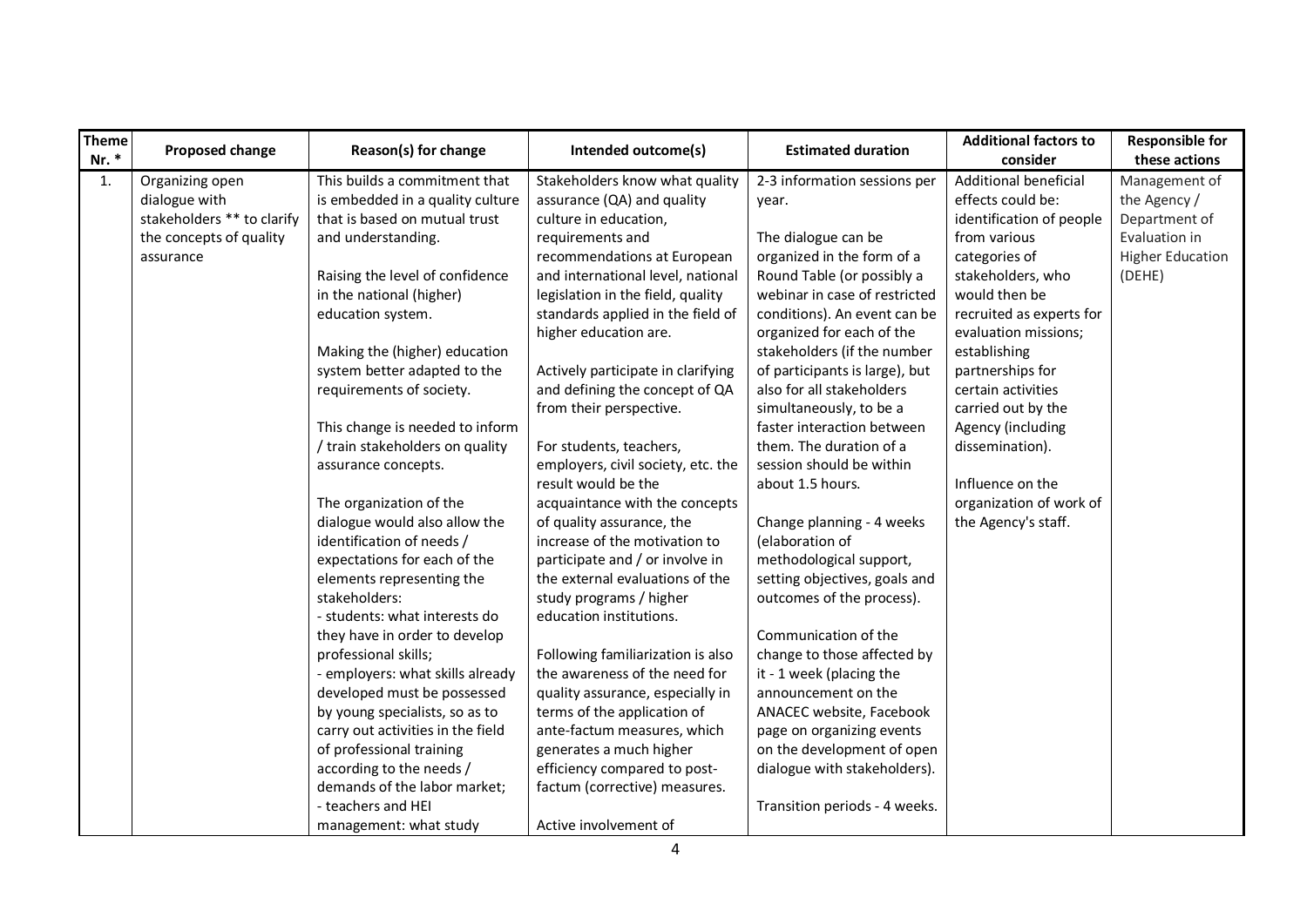|    |                         | programs to develop and how      | stakeholders in the process of    |                               |                           |                         |
|----|-------------------------|----------------------------------|-----------------------------------|-------------------------------|---------------------------|-------------------------|
|    |                         |                                  |                                   |                               |                           |                         |
|    |                         | to organize the teaching         | developing the methodological     |                               |                           |                         |
|    |                         | process, so as to ensure the     | framework for external quality    |                               |                           |                         |
|    |                         | development of those skills      | assessment.                       |                               |                           |                         |
|    |                         |                                  |                                   |                               |                           |                         |
|    |                         | Increasing the responsibility of |                                   |                               |                           |                         |
|    |                         | representatives of educational   |                                   |                               |                           |                         |
|    |                         | institutions in the field of     |                                   |                               |                           |                         |
|    |                         | quality assurance.               |                                   |                               |                           |                         |
|    |                         | Understanding why quality        |                                   |                               |                           |                         |
|    |                         | assurance in education is the    |                                   |                               |                           |                         |
|    |                         | main goal in development         |                                   |                               |                           |                         |
|    |                         | strategies in the field.         |                                   |                               |                           |                         |
| 2. | Systematic involvement  | This can lead to more            | Meetings, consultations,          | If necessary.                 | It will increase the      | Ministry of             |
|    |                         |                                  |                                   |                               |                           |                         |
|    | of stakeholders in (re) | openness, transparency and       | working groups, thematic          |                               | visibility of the Agency. | Education,              |
|    | designing the quality   | effective stakeholder            | dialogues, etc. planned in        | At the request of the         |                           | Culture and             |
|    | assurance system        | involvement, based on co-        | advance.                          | Department of Evaluation in   | Intense cooperation       | Research (MECR)         |
|    |                         | ownership.                       |                                   | Higher Education.             | between the Agency        |                         |
|    |                         |                                  | Stakeholders' views and           |                               | team and stakeholders.    | Department of           |
|    |                         | All stakeholders thus have the   | expectations are taken into       | In general, the emphasis will | Modification of the       | Evaluation in           |
|    |                         | opportunity to contribute to     | account when (re) designing,      | be on permanent               | external evaluation       | <b>Higher Education</b> |
|    |                         | one degree or another to the     | designing and / or improving      | involvement, but de facto     | procedure.                | (DEHE)                  |
|    |                         | (re)design of the quality        | the QA system.                    | participation will be based   |                           | Profile                 |
|    |                         | assurance system.                |                                   | on the Agency's needs and     | Continuous change of      | committees              |
|    |                         |                                  | Stakeholders are showing an       | quality assurance areas.      | the external evaluation   |                         |
|    |                         | Through systematic               | increased interest in QA in       |                               | procedure depending       |                         |
|    |                         | involvement, it is ensured that  | higher education (HE), and the    | Change planning - 4 weeks.    | on the changes in the     |                         |
|    |                         | stakeholders will know the field | role and added value of their     |                               | national education        |                         |
|    |                         | much better, could propose       | involvement is being aware of     | Communication of the          | system and current        |                         |
|    |                         | solutions to solve problems, but |                                   |                               | trends in the national    |                         |
|    |                         |                                  | and recognized.                   | change to those affected by   |                           |                         |
|    |                         | also exchange good practices.    |                                   | it - 2 weeks.                 | labor market.             |                         |
|    |                         |                                  | Active involvement of all         |                               |                           |                         |
|    |                         | Continuous updating and          | stakeholders.                     | Transition periods - 8 weeks. |                           |                         |
|    |                         | improvement of the quality       |                                   |                               |                           |                         |
|    |                         | assurance system.                | Ensuring transparency.            |                               |                           |                         |
|    |                         |                                  |                                   |                               |                           |                         |
|    |                         | Presentation in the quality      | Increasing the credibility of the |                               |                           |                         |
|    |                         | assurance system of              | process of (re)designing the      |                               |                           |                         |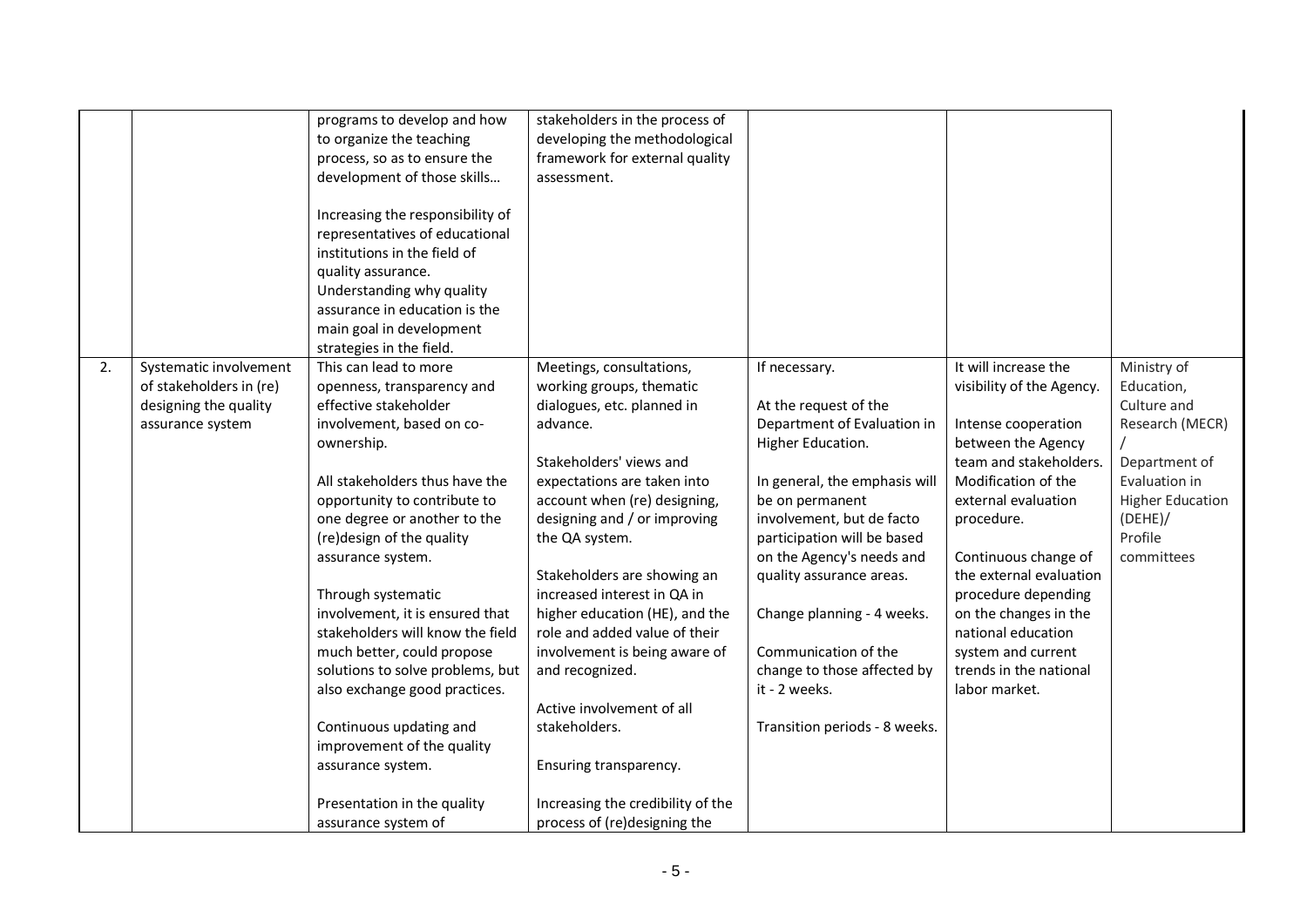|    |                          | stakeholders' opinions, which    | quality assurance system.        |                              |                          |                         |
|----|--------------------------|----------------------------------|----------------------------------|------------------------------|--------------------------|-------------------------|
|    |                          | change depending on the          |                                  |                              |                          |                         |
|    |                          | categories of stakeholders       | The (re) design of the quality   |                              |                          |                         |
|    |                          | (managers, teachers, students,   | assurance system would be the    |                              |                          |                         |
|    |                          | graduates, employers, etc.).     | result of working with a variety |                              |                          |                         |
|    |                          |                                  | of categories of stakeholders,   |                              |                          |                         |
|    |                          |                                  | thus expressing several points   |                              |                          |                         |
|    |                          |                                  | of view. This, in addition to an |                              |                          |                         |
|    |                          |                                  | increased efficiency of the      |                              |                          |                         |
|    |                          |                                  | quality assurance system, will   |                              |                          |                         |
|    |                          |                                  | also generate greater            |                              |                          |                         |
|    |                          |                                  | credibility.                     |                              |                          |                         |
|    |                          |                                  |                                  |                              |                          |                         |
|    |                          |                                  | Reflection in the quality        |                              |                          |                         |
|    |                          |                                  | assurance system of the          |                              |                          |                         |
|    |                          |                                  | opinions of different categories |                              |                          |                         |
|    |                          |                                  | of stakeholders.                 |                              |                          |                         |
|    |                          |                                  |                                  |                              |                          |                         |
|    |                          |                                  | Efficient implementation in      |                              |                          |                         |
|    |                          |                                  | practice of the procedures in    |                              |                          |                         |
|    |                          |                                  | the quality assurance system.    |                              |                          |                         |
| 3. | Creating a greater and   | The effectiveness of involving   | Different categories of          | Continuous actions           | Realistic picture of the | Department of           |
|    | more explicit level of   | different categories of          | stakeholders involved in         | throughout the quality       | Agency's mission and     | Evaluation in           |
|    | transparency regarding   | stakeholders will increase.      | internal and external quality    | assurance process. The time  | objectives in general.   | <b>Higher Education</b> |
|    | the different objectives |                                  | assurance activities carried out | period may also depend on    |                          | (DEHE)                  |
|    | of involving different   | Ways to address these different  | by the Agency.                   | the objectives set, possibly | Increasing the Agency's  | <b>Public Relations</b> |
|    | categories of            | categories will be identified.   |                                  | for different categories of  | authority and prestige   | and International       |
|    | stakeholders             |                                  | Specific objectives for          | stakeholders.                | at national and          | Cooperation             |
|    |                          | Creating a community of          | stakeholder involvement at       |                              | international level.     | Office                  |
|    |                          | stakeholders interested in the   | different levels, with different | Change planning - 2 weeks    |                          |                         |
|    |                          | QA in HE.                        | purposes and at different        | (identification of specific  | The low level of         |                         |
|    |                          |                                  | stages identified.               | activities for each category | interest in the          |                         |
|    |                          | Ensuring an objective / fair and |                                  | of stakeholders).            | development of the       |                         |
|    |                          | transparent external evaluation  | Active involvement of all        |                              | true culture of quality  |                         |
|    |                          | process.                         | relevant stakeholders in         | Communicating the change     | in education, among      |                         |
|    |                          |                                  | external evaluation activities.  | to those affected by it -    | school graduates and     |                         |
|    |                          | Creating / strengthening the     |                                  | permanently.                 | students.                |                         |
|    |                          | partnership between the          | Perception of the Agency as a    |                              |                          |                         |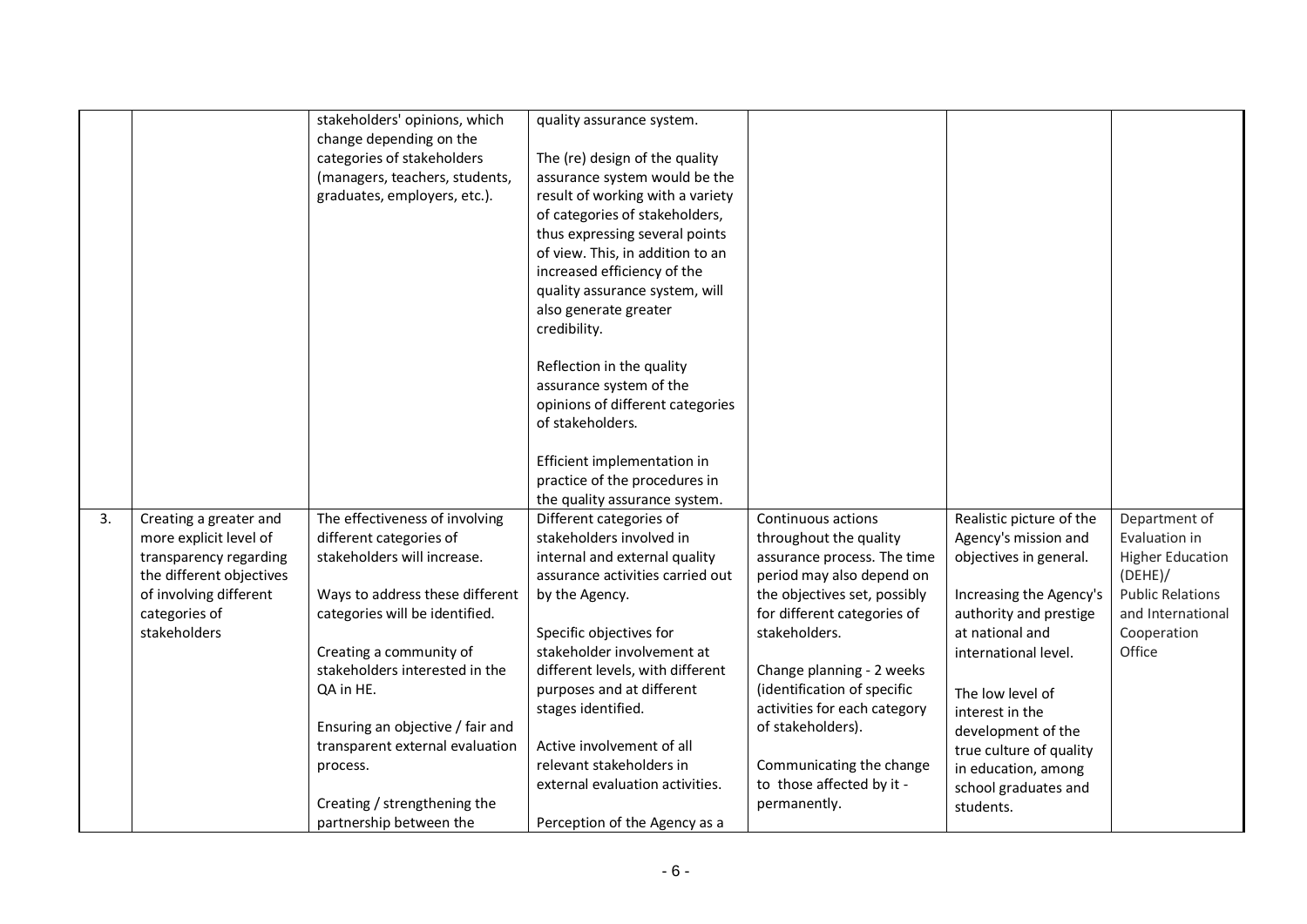|    |                        | institutions and the Agency in   | partner in quality promotion.     | Transition periods -        |                          |                         |
|----|------------------------|----------------------------------|-----------------------------------|-----------------------------|--------------------------|-------------------------|
|    |                        | order to achieve the common      |                                   | permanently.                |                          |                         |
|    |                        | objectives. These objectives     | Transparent unification of        |                             | Low level of promotion   |                         |
|    |                        |                                  | different points of view and      |                             | of the Agency among      |                         |
|    |                        | could be grouped according to    |                                   |                             | civil society and        |                         |
|    |                        | the category of stakeholders.    | conceptions in the field of       |                             | business environment.    |                         |
|    |                        |                                  | quality assurance.                |                             |                          |                         |
|    |                        | Specification of objectives for  |                                   |                             | Low level of promotion   |                         |
|    |                        | each category of stakeholders.   | Involvement of civil society and  |                             | of the Agency's activity |                         |
|    |                        |                                  | the economic community in the     |                             | by the Ministry of       |                         |
|    |                        | Development of efficient         | development of the internal       |                             | Education, Culture and   |                         |
|    |                        | collaboration relations in the   | and external quality assurance    |                             | Research.                |                         |
|    |                        | environment of stakeholders      | system in education.              |                             |                          |                         |
|    |                        | (students / graduates-teachers   |                                   |                             |                          |                         |
|    |                        | / managers-representatives of    | Active involvement of school      |                             |                          |                         |
|    |                        | the business environment -       | graduates and students of         |                             |                          |                         |
|    |                        | Agency).                         | higher education institutions in  |                             |                          |                         |
|    |                        |                                  | the internal quality assurance    |                             |                          |                         |
|    |                        | The need to raise the popularity | process, through the              |                             |                          |                         |
|    |                        | level of the Agency among        | development of awareness and      |                             |                          |                         |
|    |                        | students, the civil community    | responsibility towards the level  |                             |                          |                         |
|    |                        | and business representatives in  | of competences and knowledge      |                             |                          |                         |
|    |                        | order to change the attitude     | acquired within a study           |                             |                          |                         |
|    |                        | towards the main objective of    | program.                          |                             |                          |                         |
|    |                        | obtaining a higher education     |                                   |                             |                          |                         |
|    |                        | diploma.                         |                                   |                             |                          |                         |
| 4. | Applying various       | <b>Better and various</b>        | Various categories of             | Implementation can also be  | Increasing the           | Department of           |
|    | methods of recruitment | opportunities for stakeholder    | stakeholders delegated by         | immediate by attracting and | attractiveness of the    | Evaluation in           |
|    | / selection of         | recruitment / selection will be  | representative organizations.     | involving associations by   | Agency for potential     | <b>Higher Education</b> |
|    | stakeholders           | offered / created for different  |                                   | categories of stakeholders  | experts, including for   | (DEHE)                  |
|    |                        | categories of stakeholders, as   | Information meetings /            | involved.                   | some deficient areas     |                         |
|    |                        | well as for different QA         | seminars / webinars will be       |                             |                          |                         |
|    |                        |                                  |                                   |                             | (employers, students).   |                         |
|    |                        | activities.                      | organized with these              | Change planning - 2 weeks   |                          |                         |
|    |                        |                                  | organizations to clarify the role | (elaboration of various     | Changing the way of      |                         |
|    |                        | Offering everyone the            | and expectations of future        | methods of recruitment /    | financing the external   |                         |
|    |                        | opportunity to participate in    | representatives.                  | selection of stakeholders). | evaluation process.      |                         |
|    |                        | recruitment / selection, to meet |                                   |                             |                          |                         |
|    |                        | the requirements submitted by    | Stakeholders involved in          | Communication of the        | Improving the external   |                         |
|    |                        | the Agency.                      | development processes (e.g.       | change to those affected by |                          |                         |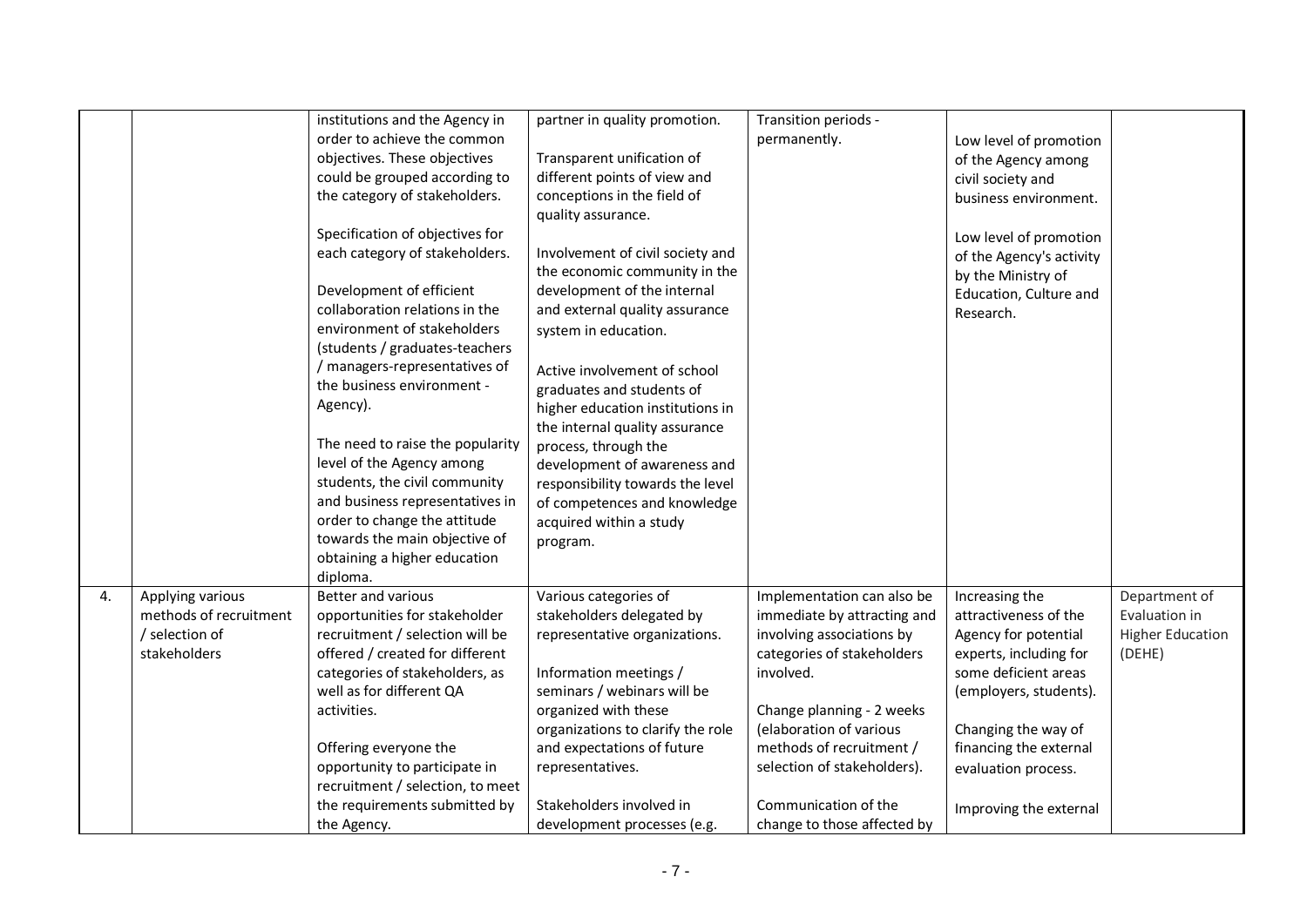|  |                                   | quality assurance procedures).    | it - 2 weeks (announcement | quality evaluation        |  |
|--|-----------------------------------|-----------------------------------|----------------------------|---------------------------|--|
|  | The diversity of methods          |                                   | of stakeholders, webinars, | procedure by involving    |  |
|  | ensures the attraction of a       | Separate stakeholder groups       | round tables, etc.).       | representatives of        |  |
|  | larger number, but also the       | created in the field of QA.       |                            | different categories of   |  |
|  | heterogeneity of stakeholders.    |                                   | Transition periods -       | stakeholders in it.       |  |
|  |                                   | Direct, personalized approach     | permanently.               |                           |  |
|  | Preventing the involvement in     | for each category of              |                            | Register of ANACEC        |  |
|  | the open dialogue with            | stakeholders established and      |                            | evaluation experts,       |  |
|  | stakeholders of people            | applied (e.g. company onsite      |                            | completed with            |  |
|  | "interested in" the result of the | visit and direct discussions with |                            | competent experts,        |  |
|  | external evaluation process.      | business / employers).            |                            | well trained in the field |  |
|  |                                   |                                   |                            | of quality assurance,     |  |
|  | Involvement in the process of     | Participation in the recruitment  |                            | from different fields.    |  |
|  | external evaluation of experts    | of representatives from all       |                            |                           |  |
|  | from different fields and         | categories of stakeholders.       |                            |                           |  |
|  | organizational structures         |                                   |                            |                           |  |
|  | (students, representatives of     | Motivation of stakeholders.       |                            |                           |  |
|  | academia and business).           |                                   |                            |                           |  |
|  |                                   | Enriching the Register of         |                            |                           |  |
|  | Preventing the domination in      | Experts.                          |                            |                           |  |
|  | the dialogue with the             |                                   |                            |                           |  |
|  | stakeholders of the               | Ensuring the involvement of       |                            |                           |  |
|  | representatives of the            | independent persons in the        |                            |                           |  |
|  | academic environment.             | open dialogue with                |                            |                           |  |
|  |                                   | stakeholders.                     |                            |                           |  |
|  | Engaging graduates and            |                                   |                            |                           |  |
|  | business representatives in the   | Ensuring a different approach     |                            |                           |  |
|  | open dialogue on clarifying the   | to the concept of quality         |                            |                           |  |
|  | concepts of quality assurance.    | assurance in education.           |                            |                           |  |
|  |                                   |                                   |                            |                           |  |
|  |                                   | Presentation in the process of    |                            |                           |  |
|  |                                   | modification and external         |                            |                           |  |
|  |                                   | evaluation procedure of the       |                            |                           |  |
|  |                                   | position, expectations and        |                            |                           |  |
|  |                                   | attitudes of the representatives  |                            |                           |  |
|  |                                   | of the students, the business     |                            |                           |  |
|  |                                   | environment and the civil         |                            |                           |  |
|  |                                   | society.                          |                            |                           |  |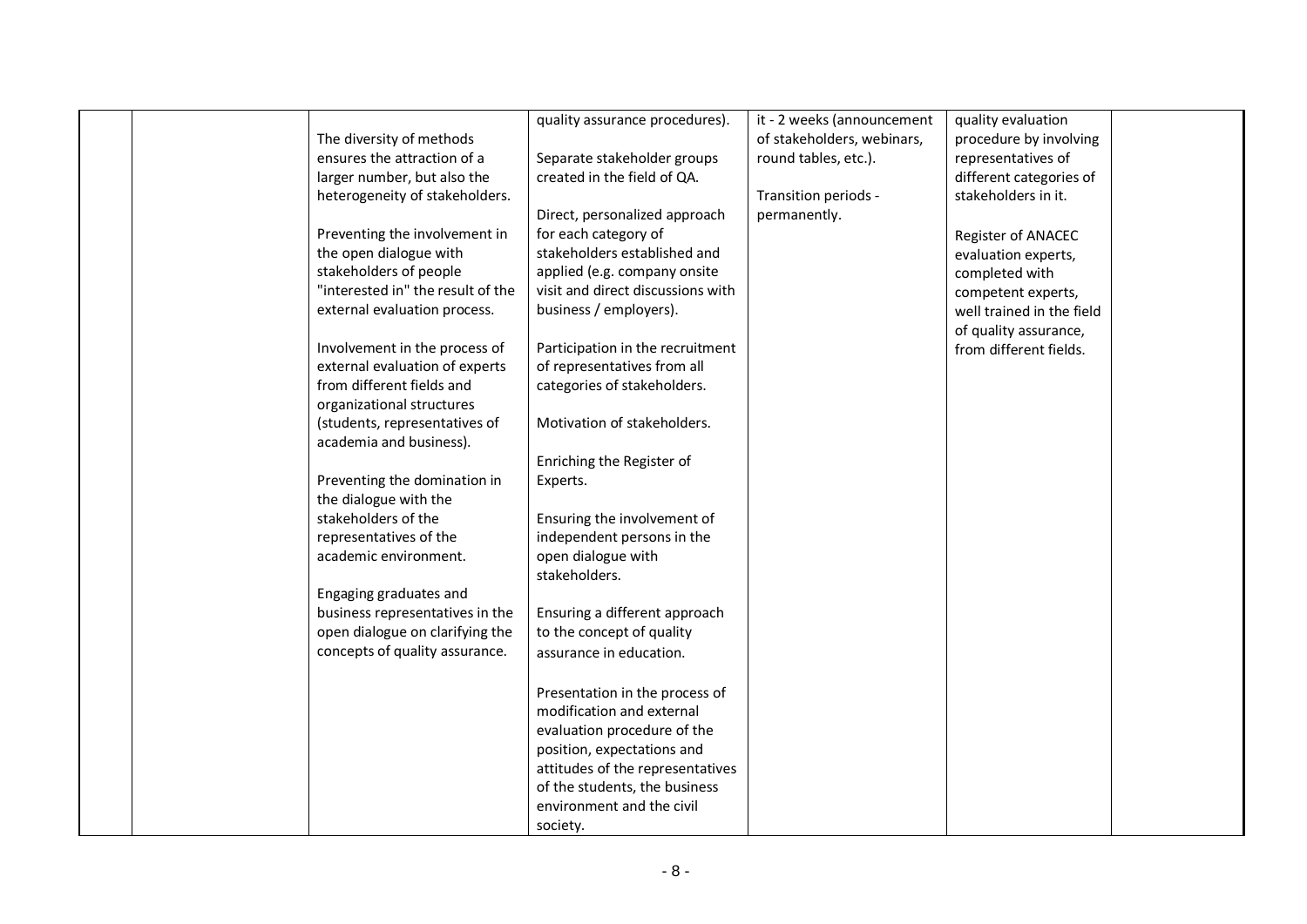| 5. | Organizing a transfer of | Stakeholder engagement in the     | Seminars on various topics,         | Short-term training.          | Large workload within   | Department of           |
|----|--------------------------|-----------------------------------|-------------------------------------|-------------------------------|-------------------------|-------------------------|
|    | knowledge with regard    | governance and work of the        | practical sessions, online          |                               | the Agency and          | Evaluation in           |
|    | to higher education and  | quality assurance agency will     | training, role-playing games,       | Organizing a 90-hour          | incomplete number of    | <b>Higher Education</b> |
|    | (internal and external)  | increase.                         | case studies, online sessions,      | course.                       | staff, which are        | (DEHE)                  |
|    | quality assurance        |                                   | knowledge transfer simulations      |                               | negative factors in the |                         |
|    |                          | Strengthening knowledge about     | organized for all categories of     | Thematic webinars.            | process of organizing   |                         |
|    |                          | higher education and quality      | stakeholders involved at            |                               | and conducting          |                         |
|    |                          | assurance.                        | different levels of activity of the | Change planning - 2 weeks     | training activities for |                         |
|    |                          |                                   | agency.                             | (elaboration of               | parties involved in     |                         |
|    |                          | Developing knowledge about        |                                     | methodological support for    | quality assurance       |                         |
|    |                          | higher education and (internal    | Regular training policy and         | the effective organization of | activities.             |                         |
|    |                          | and external) quality assurance   | knowledge transfer developed.       | the training process of       |                         |                         |
|    |                          | among student representatives     |                                     | stakeholder                   |                         |                         |
|    |                          | and employers, experts in the     | Training adapted to specific        | representatives).             |                         |                         |
|    |                          | field.                            | topics, adjusted to achieve         |                               |                         |                         |
|    |                          |                                   | certain goals.                      | Communication of the          |                         |                         |
|    |                          | Training, development and         |                                     | change to those affected by   |                         |                         |
|    |                          | improvement of knowledge and      | Providing feedback.                 | it - 3 weeks (announcement    |                         |                         |
|    |                          | skills in expert evaluators       |                                     | of stakeholders).             |                         |                         |
|    |                          | necessary for the efficient       | Assessment of skills and            |                               |                         |                         |
|    |                          | conduct of the external           | competences acquired,               | Transition periods -          |                         |                         |
|    |                          | evaluation process.               | including digital.                  | permanently.                  |                         |                         |
|    |                          |                                   |                                     |                               |                         |                         |
|    |                          | The need to transmit              | Active involvement of all           |                               |                         |                         |
|    |                          | knowledge in the field of         | relevant stakeholders in            |                               |                         |                         |
|    |                          | internal and external quality     | external evaluation activities.     |                               |                         |                         |
|    |                          | assurance in higher education     |                                     |                               |                         |                         |
|    |                          | to all categories of stakeholders | Opportunity to register in the      |                               |                         |                         |
|    |                          | involved in the external          | Register of evaluators.             |                               |                         |                         |
|    |                          | evaluation process.               |                                     |                               |                         |                         |
|    |                          |                                   | Completion of the ANACEC            |                               |                         |                         |
|    |                          |                                   | Register of evaluators with         |                               |                         |                         |
|    |                          |                                   | competent and competitive           |                               |                         |                         |
|    |                          |                                   | evaluators.                         |                               |                         |                         |
| 6. | Equal treatment of the   | The added value for the           | The members of the external         | Permanently in the external   | Favorable impact on     | Department of           |
|    | views of all members of  | external evaluation process, but  | evaluation panels are equally       | evaluation process.           | the general climate,    | Evaluation in           |
|    | the evaluation panel     | also for the evaluated study      | involved (e.g. workload,            |                               | the atmosphere of       | <b>Higher Education</b> |
|    | both in the external     | program will be realized.         | responsibilities, etc.) and have    | For the implementation of     | mutual trust and active | (DEHE)                  |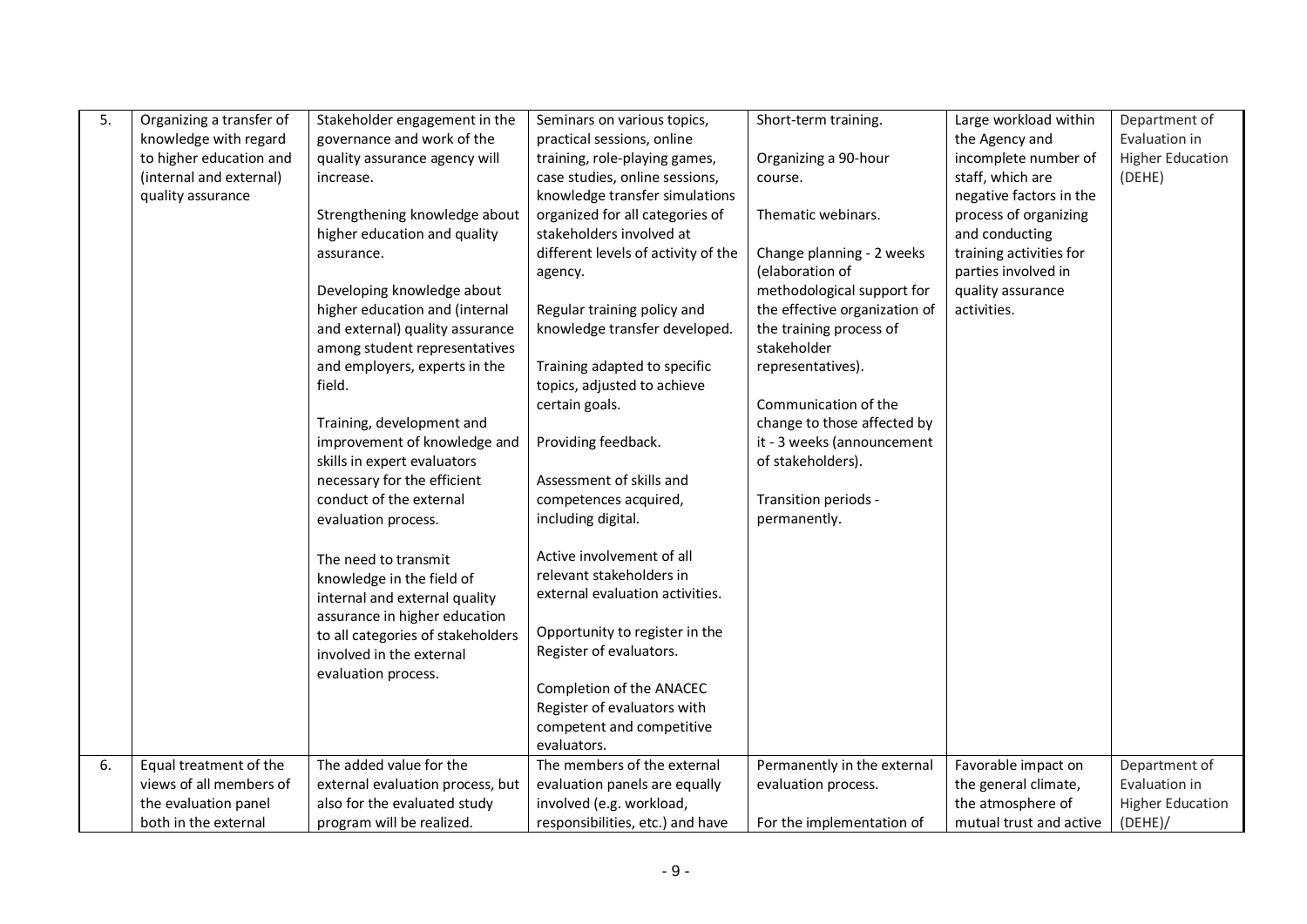| evaluation process and    |                                  | equal rights in the external      | this provision it is not        | participation in the   | Governing Board         |
|---------------------------|----------------------------------|-----------------------------------|---------------------------------|------------------------|-------------------------|
| in decision-making,       | Ensuring an objective / fair and | evaluation and decision-making    | necessary to provide a          | initiated processes.   | and Profile             |
| regardless of the         | transparent external evaluation  | process.                          | certain time interval, given    |                        | Committee in            |
| different roles and tasks | process.                         |                                   | the fact that this is already a | Adequate decrease in   | <b>Higher Education</b> |
| of the stakeholders       |                                  | Active participation of all       | started process.                | the level of           | of ANACEC               |
| involved                  | Ensuring decision-making by      | stakeholders in the decision-     |                                 | responsibility of the  |                         |
|                           | consensus.                       | making process, which develops    | However, it is possible that    | evaluation             |                         |
|                           |                                  | the feeling of belonging to the   | it will take time for each of   | coordinator.           |                         |
|                           | Ensuring the correct and         | group.                            | those involved to become        |                        |                         |
|                           | objective realization of the     |                                   | aware of the reality of this    | Different levels of    |                         |
|                           | external evaluation process.     | Qualitative realization of the    | provision.                      | training of evaluators |                         |
|                           |                                  | external evaluation process.      |                                 | in the field of        |                         |
|                           | Avoid promoting the interests    |                                   | Planning for change,            | education and quality  |                         |
|                           | of stakeholders.                 | Increasing the individual         | communicating change to         | assurance (student and |                         |
|                           |                                  | responsibility of the expert      | those affected by it,           | employer               |                         |
|                           | Ensuring the transparency,       | evaluator.                        | transition periods -            | representatives are    |                         |
|                           | objectivity and correctness of   |                                   | permanently.                    | less trained than      |                         |
|                           | decisions taken as a result of   | Minimizing the chances of         |                                 | teachers'              |                         |
|                           | external evaluation.             | making wrong decisions as a       |                                 | representatives).      |                         |
|                           |                                  | result of the external evaluation |                                 |                        |                         |
|                           | Increasing the role of student   | procedure, by increasing the      |                                 |                        |                         |
|                           | representatives (members of      | individual responsibility of each |                                 |                        |                         |
|                           | the External Evaluation Panel    | individual expert.                |                                 |                        |                         |
|                           | and interviewed students) in     |                                   |                                 |                        |                         |
|                           | the external evaluation process. | Increasing the quality of the     |                                 |                        |                         |
|                           |                                  | form and content of the Visit     |                                 |                        |                         |
|                           |                                  | <b>Record Sheets and External</b> |                                 |                        |                         |
|                           |                                  | Evaluation Reports prepared by    |                                 |                        |                         |
|                           |                                  | the members of the External       |                                 |                        |                         |
|                           |                                  | Evaluation Panel.                 |                                 |                        |                         |
|                           |                                  |                                   |                                 |                        |                         |
|                           |                                  | Active and productive             |                                 |                        |                         |
|                           |                                  | involvement of all members of     |                                 |                        |                         |
|                           |                                  | the External Evaluation Panel in  |                                 |                        |                         |
|                           |                                  | the activities organized during   |                                 |                        |                         |
|                           |                                  | the external evaluation visit     |                                 |                        |                         |
|                           |                                  | (interviews, expertise of         |                                 |                        |                         |
|                           |                                  | educational and research          |                                 |                        |                         |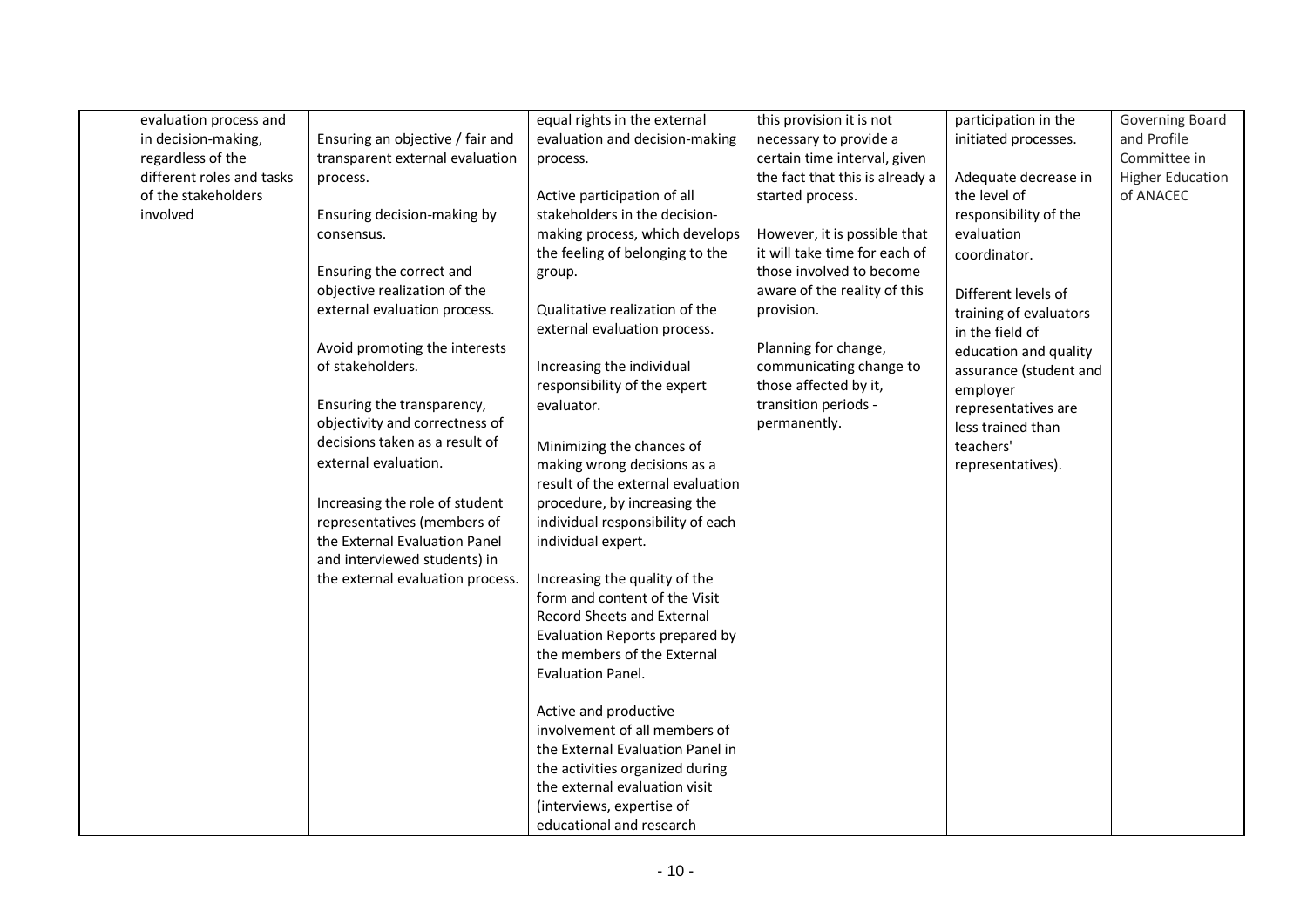|    |                          |                                   | spaces, technical-material basis, |                               |                        |                         |
|----|--------------------------|-----------------------------------|-----------------------------------|-------------------------------|------------------------|-------------------------|
|    |                          |                                   | etc.).                            |                               |                        |                         |
| 7. | Identification and       | Stakeholders will be actively     | Regular meetings with             | Permanently in the process    | The image of ANACEC.   | Department of           |
|    | involvement of all       | involved in the internal and      | representatives of all            | of external evaluation.       |                        | Evaluation in           |
|    | relevant stakeholders in | external quality assurance, as    | stakeholders.                     |                               | Results of external    | <b>Higher Education</b> |
|    | the Agency's internal    | well as the continuous            |                                   | Webinars before each          | evaluations.           | (DEHE)/                 |
|    | and external quality     | improvement of the quality of     | Community of stakeholders in      | submission period of          |                        | <b>Public Relations</b> |
|    | assurance activities     | the Agency's activities.          | the field of QA created.          | external evaluation dossiers. | Competitiveness of the | and International       |
|    |                          |                                   |                                   |                               | Agency in the field of | Cooperation             |
|    |                          | Ensuring the continued            | Support service / "Green Line"    | Planning for change,          | external evaluation    | Office                  |
|    |                          | participation of relevant         | on questions regarding quality    | communicating change to       | services.              |                         |
|    |                          | stakeholders in the Agency's      | in education and related          | those affected by it,         |                        |                         |
|    |                          | internal and external quality     | activities - online service       | transition periods -          | The average level of   |                         |
|    |                          | assurance activities.             | created.                          | permanently.                  | popularity of the      |                         |
|    |                          |                                   |                                   |                               | Agency among the       |                         |
|    |                          | Ensuring the continuity           | Different categories of           |                               | representatives of     |                         |
|    |                          | between the internal and          | stakeholders invited and          |                               | students, business and |                         |
|    |                          | external evaluation processes,    | involved (as participants and     |                               | civil society.         |                         |
|    |                          | respectively the participation of | authors) in thematic analyzes     |                               |                        |                         |
|    |                          | the stakeholders during the       | on various topics.                |                               |                        |                         |
|    |                          | entire quality assurance          | Active involvement of all         |                               |                        |                         |
|    |                          | process.                          | relevant stakeholders in the      |                               |                        |                         |
|    |                          | Influence on national education   | Agency's internal and external    |                               |                        |                         |
|    |                          | policies and strategies through   | quality assurance activities.     |                               |                        |                         |
|    |                          | the evaluation of study           |                                   |                               |                        |                         |
|    |                          | programs by representatives of    | Specifying and engaging in        |                               |                        |                         |
|    |                          | different categories of           | quality assurance of              |                               |                        |                         |
|    |                          | stakeholders.                     | stakeholders depending on the     |                               |                        |                         |
|    |                          |                                   | field considered. In this way,    |                               |                        |                         |
|    |                          | Possibility of involving          | the relevance of the              |                               |                        |                         |
|    |                          | stakeholders in the elaboration   | involvement of certain            |                               |                        |                         |
|    |                          | of thematic studies on general    | categories of stakeholders will   |                               |                        |                         |
|    |                          | fields of study in order to       | be highlighted.                   |                               |                        |                         |
|    |                          | identify the strengths and        |                                   |                               |                        |                         |
|    |                          | weaknesses of study programs      | Increasing the trust of the       |                               |                        |                         |
|    |                          | in different fields.              | representatives of all categories |                               |                        |                         |
|    |                          |                                   | of stakeholders in the quality of |                               |                        |                         |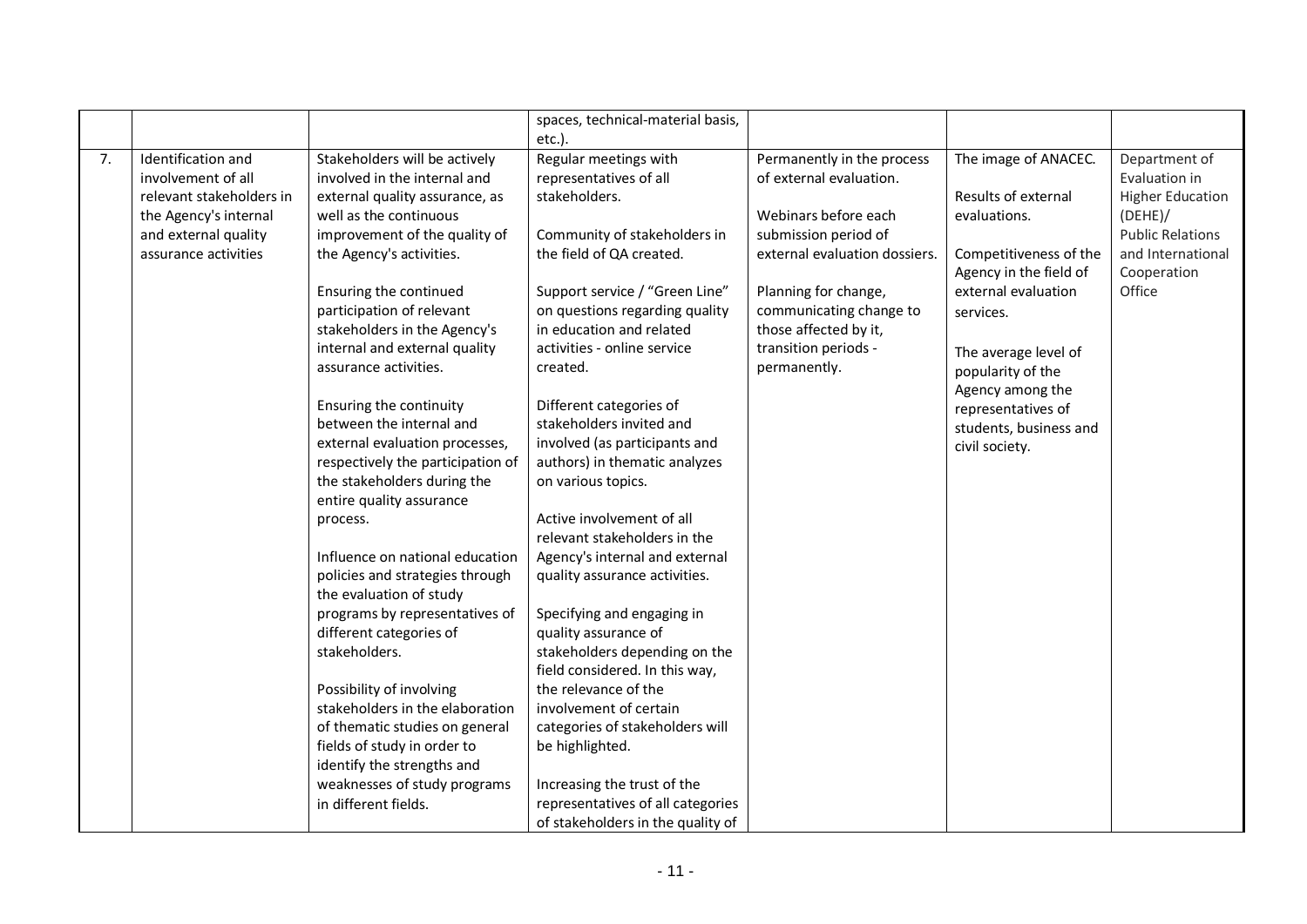|    |                            |                                  | the educational services          |                                |                          |                         |
|----|----------------------------|----------------------------------|-----------------------------------|--------------------------------|--------------------------|-------------------------|
|    |                            | Organizing the structures,       | provided within a study           |                                |                          |                         |
|    |                            | policy and internal quality      | program / educational             |                                |                          |                         |
|    |                            | assurance system within the      | institutions.                     |                                |                          |                         |
|    |                            | higher education institutions in |                                   |                                |                          |                         |
|    |                            | accordance with the              | Ensuring the quantitative and     |                                |                          |                         |
|    |                            | requirements established by      | qualitative analysis of the       |                                |                          |                         |
|    |                            | ANACEC.                          | Agency's activity in the field of |                                |                          |                         |
|    |                            |                                  | quality assurance.                |                                |                          |                         |
|    |                            | Modification / improvement of    |                                   |                                |                          |                         |
|    |                            | the external evaluation          | The essential improvement of      |                                |                          |                         |
|    |                            | procedure and the activity of    | the normative-legislative basis   |                                |                          |                         |
|    |                            | ANACEC depending on the          | in the field of national          |                                |                          |                         |
|    |                            | requests received from           | education and in the field of     |                                |                          |                         |
|    |                            | different categories of          | quality assurance in education.   |                                |                          |                         |
|    |                            | stakeholders.                    |                                   |                                |                          |                         |
|    |                            |                                  | The normative-legislative basis   |                                |                          |                         |
|    |                            |                                  | in the field of quality assurance |                                |                          |                         |
|    |                            |                                  | improved and adapted to the       |                                |                          |                         |
|    |                            |                                  | needs of the labor market and     |                                |                          |                         |
|    |                            |                                  | civil society.                    |                                |                          |                         |
| 8. | Increasing the             | Involving stakeholders in the    | Stakeholders act within the       | It is an extended activity for | Reducing dependence      | MECR /                  |
|    | independence of the        | agency's governance and          | limits of their personal capacity | a longer period of time, due   | on some political-       | Management of           |
|    | quality assurance          | internal and external quality    | when they are formally and        | to the specificity of the      | based decisions.         | the Agency /            |
|    | system, governance and     | assurance activities will        | structurally involved in          | Agency's statute.              |                          | Governing Board         |
|    | the Agency's activities by | enhance its organizational,      | decision-making and other QA      |                                | Increasing the financial | and Profile             |
|    | involving stakeholders     | operational and decision-        | activities of the Agency.         | Planning for change,           | and organizational       | Committee in            |
|    |                            | making independence.             |                                   | communicating change to        | independence of the      | <b>Higher Education</b> |
|    |                            |                                  | International actors involved     | those affected by it,          | Agency from MECR,        | of ANACEC /             |
|    |                            | A higher degree of               | (temporarily) at consultative     | transition periods -           | Government of the        | Department of           |
|    |                            | independence would facilitate    | level.                            | permanently.                   | Republic of Moldova.     | Evaluation in           |
|    |                            | the updating of the regulatory   |                                   |                                |                          | <b>Higher Education</b> |
|    |                            | framework depending on           | Representation of all categories  |                                |                          | (DEHE)                  |
|    |                            | changes in the field.            | of stakeholders in the external   |                                |                          |                         |
|    |                            |                                  | evaluation panels, as well as in  |                                |                          |                         |
|    |                            | Increasing the independence of   | the decision-making bodies,       |                                |                          |                         |
|    |                            | the Agency from the Ministry of  | governance and advisory           |                                |                          |                         |
|    |                            |                                  |                                   |                                |                          |                         |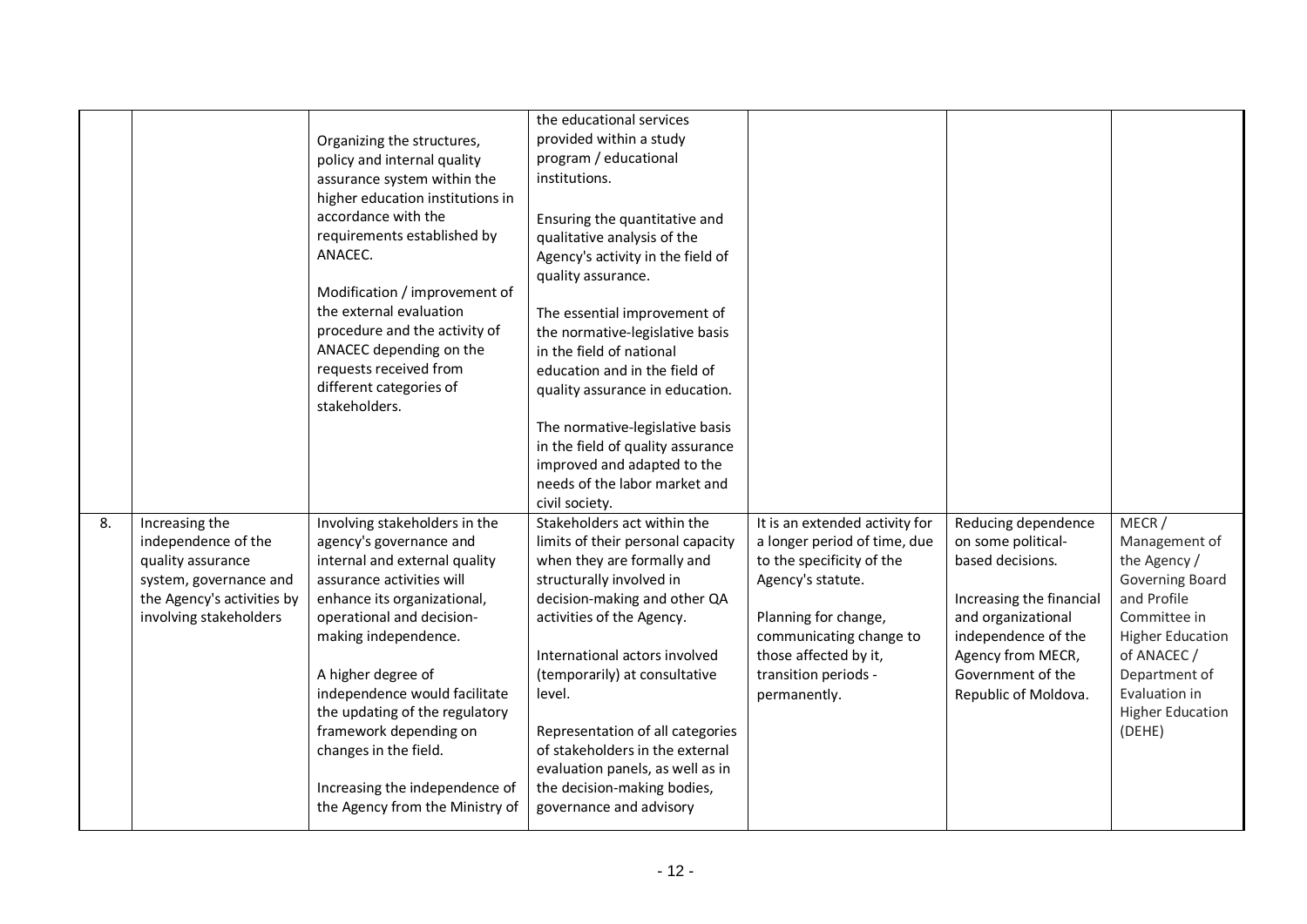| Education, Culture and<br>Research (MECR), Government<br>of the Republic of Moldova.<br>Possibility to develop the<br><b>External Evaluation</b><br>Methodology independently<br>from the national political<br>aspects in the field of<br>education.<br>Transfer and capitalization of<br>good practices within the<br><b>European Agencies</b> | boards of the Agency is<br>ensured.<br>Fluidization of the activity and<br>decisions taken at the level of<br>the Agency, faster<br>implementation of any<br>stipulations in the normative-<br>regulatory acts with reference<br>to the field.<br>Elaboration of methodological<br>acts resulting from the<br>experience gained by different<br>categories of stakeholders in<br>the external evaluation process.<br>Stakeholders actively involved                                                                    |                                                                                                                                                                                                                       |                                                                                                                                                                                                                                                |  |
|--------------------------------------------------------------------------------------------------------------------------------------------------------------------------------------------------------------------------------------------------------------------------------------------------------------------------------------------------|------------------------------------------------------------------------------------------------------------------------------------------------------------------------------------------------------------------------------------------------------------------------------------------------------------------------------------------------------------------------------------------------------------------------------------------------------------------------------------------------------------------------|-----------------------------------------------------------------------------------------------------------------------------------------------------------------------------------------------------------------------|------------------------------------------------------------------------------------------------------------------------------------------------------------------------------------------------------------------------------------------------|--|
|                                                                                                                                                                                                                                                                                                                                                  | in the process of elaboration<br>and approval of the normative<br>basis in the field of quality<br>assurance.<br>De facto and de jure<br>independence of the Agency<br>recognized by the Government<br>and stakeholders.<br>Involvement in the process of<br>external evaluation of expert-<br>evaluators from Agencies<br>abroad of the Republic of<br>Moldova (European).<br>Carrying out training on the<br>particularities of the evaluation<br>process in the Republic of<br>Moldova (for experts from<br>abroad) | The implementation of this<br>process has already been<br>started by ANACEC, by<br>attracting experts (ARACIS,<br>FINEEC, EKKA) and their<br>active participation as<br>members of the external<br>evaluation panels. | Availability and<br>attractiveness of<br>participation, for<br>external experts, in<br><b>ANACEC</b> evaluation<br>missions. These are<br>determined by the<br>normative framework<br>of the Republic of<br>Moldova that they<br>need to know. |  |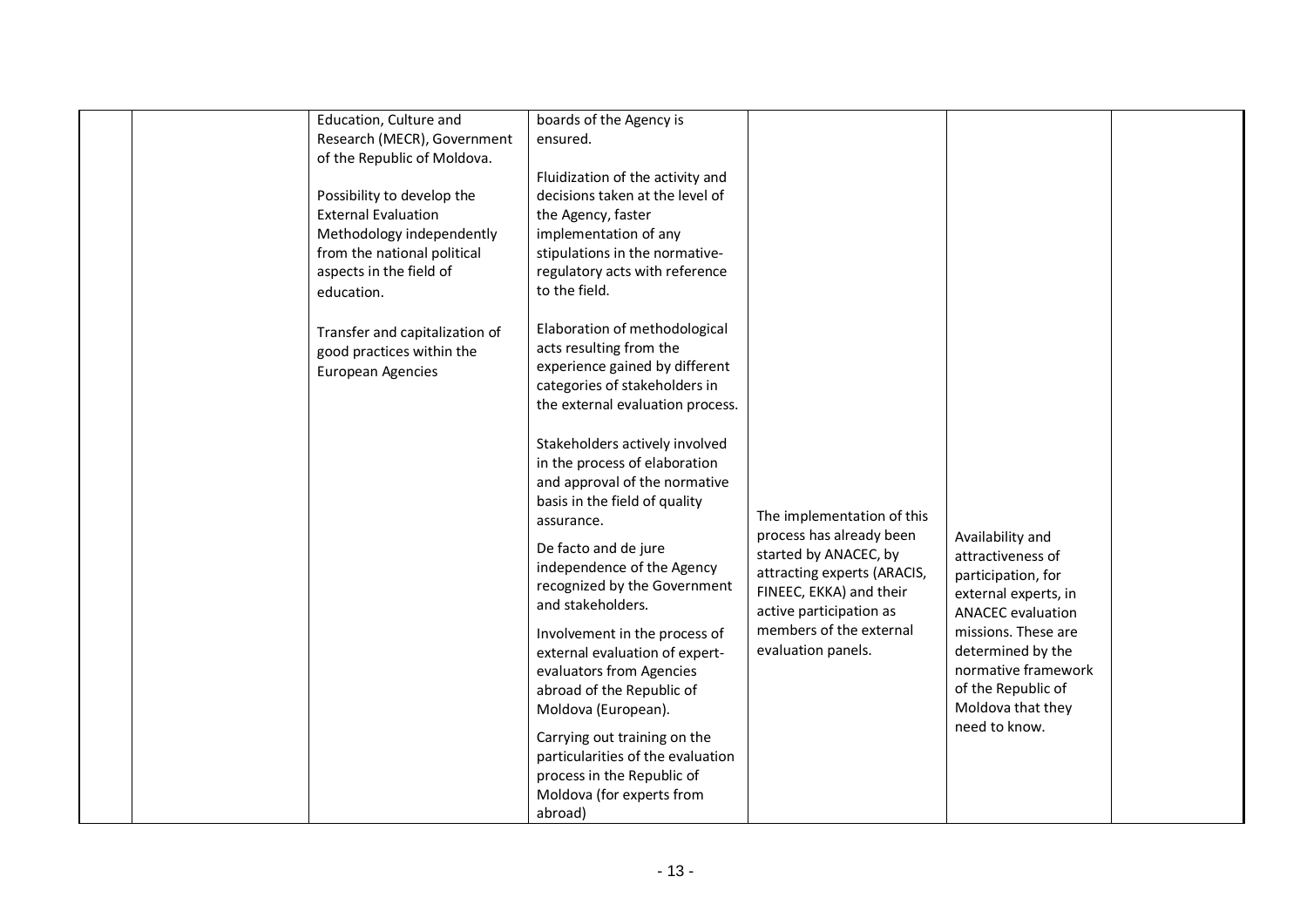| 9. | Ensuring communication | Communication with and            | Communication with and             | Permanently in the process    | Transparent                 | Department of           |
|----|------------------------|-----------------------------------|------------------------------------|-------------------------------|-----------------------------|-------------------------|
|    | and a high level of    | transparency towards all          | transparency towards all           | of external evaluation.       | communication will          | Evaluation in           |
|    | transparency with all  | stakeholders will create a        | stakeholders included as           |                               | create conditions for       | <b>Higher Education</b> |
|    | categories of          | positive impact on their          | specific areas in the agency's     | Given the fact that such a    | more intense                | (DEHE) / Public         |
|    | stakeholders           | involvement, increase mutual      | internal quality assurance.        | communication is already      | collaboration with          | Relations and           |
|    |                        | trust and understanding, and      |                                    | initiated, we consider that   | educational                 | International           |
|    |                        | create a model of effective       | Clear and accessible language      | the time to ensure            | institutions.               | Cooperation             |
|    |                        | stakeholder involvement.          | not only in relation to those in   | transparency is minimal.      |                             | Office                  |
|    |                        |                                   | the field of QA, but also to non-  | What would, however, take     | Increasing the level of     |                         |
|    |                        | An efficient quality assurance    | specialists used.                  | some time, is the degree of   | importance of the           |                         |
|    |                        | system.                           |                                    | transparency, the level of    | <b>Public Relations and</b> |                         |
|    |                        |                                   | Communication channels             | which in some cases is more   | International               |                         |
|    |                        | The communication would           | adjusted to the particularities of | difficult to ensure by virtue | Cooperation Office.         |                         |
|    |                        | make it possible to streamline    | different categories of            | of the existence of a certain |                             |                         |
|    |                        | feedback following both the       | stakeholders.                      | resistance to change          |                             |                         |
|    |                        | evaluation missions and the       |                                    | (sometimes determined by      | Dominance of official       |                         |
|    |                        | Agency's other areas of activity. | Experience and expectations of     | low confidence).              | classical methods of        |                         |
|    |                        |                                   | stakeholders towards the           |                               | informing participants      |                         |
|    |                        | Such effects are felt, in         | activities of the Agency           |                               | and society about the       |                         |
|    |                        | particular, in the case of two-   | communicated and shared by         |                               | conduct and outcome         |                         |
|    |                        | way communication.                | them, for example, through         |                               | of the external             |                         |
|    |                        |                                   | newsletters.                       |                               | evaluation process          |                         |
|    |                        | Informing all categories of       |                                    |                               | (Agency website,            |                         |
|    |                        | stakeholders about the concept    | Feedback on the effects of         |                               | Facebook page) and          |                         |
|    |                        | and quality assurance system.     | stakeholder involvement            |                               | lack of interactive         |                         |
|    |                        |                                   | provided.                          |                               | methods of informing        |                         |
|    |                        | Increasing the level of           |                                    |                               | stakeholders (school        |                         |
|    |                        | involvement of stakeholder        | Meetings, at least annually,       |                               | graduates, students,        |                         |
|    |                        | representatives in the process    | with local and national            |                               | business                    |                         |
|    |                        | of drafting acts in the field of  | authorities (including             |                               | representatives are         |                         |
|    |                        | ensuring accountability.          | parliamentarians, other political  |                               | often not interested in     |                         |
|    |                        |                                   | representatives) are organized.    |                               | Agency's activity)          |                         |
|    |                        | <b>Publication of External</b>    |                                    |                               |                             |                         |
|    |                        | Evaluation Reports of study       | Common language on quality         |                               |                             |                         |
|    |                        | programs on the Agency's          | issues and quality assurance in    |                               |                             |                         |
|    |                        | website for the purpose of        | education (without the use of      |                               |                             |                         |
|    |                        | transparent information to all    | jargon or technical language).     |                               |                             |                         |
|    |                        | stakeholders (primarily           |                                    |                               |                             |                         |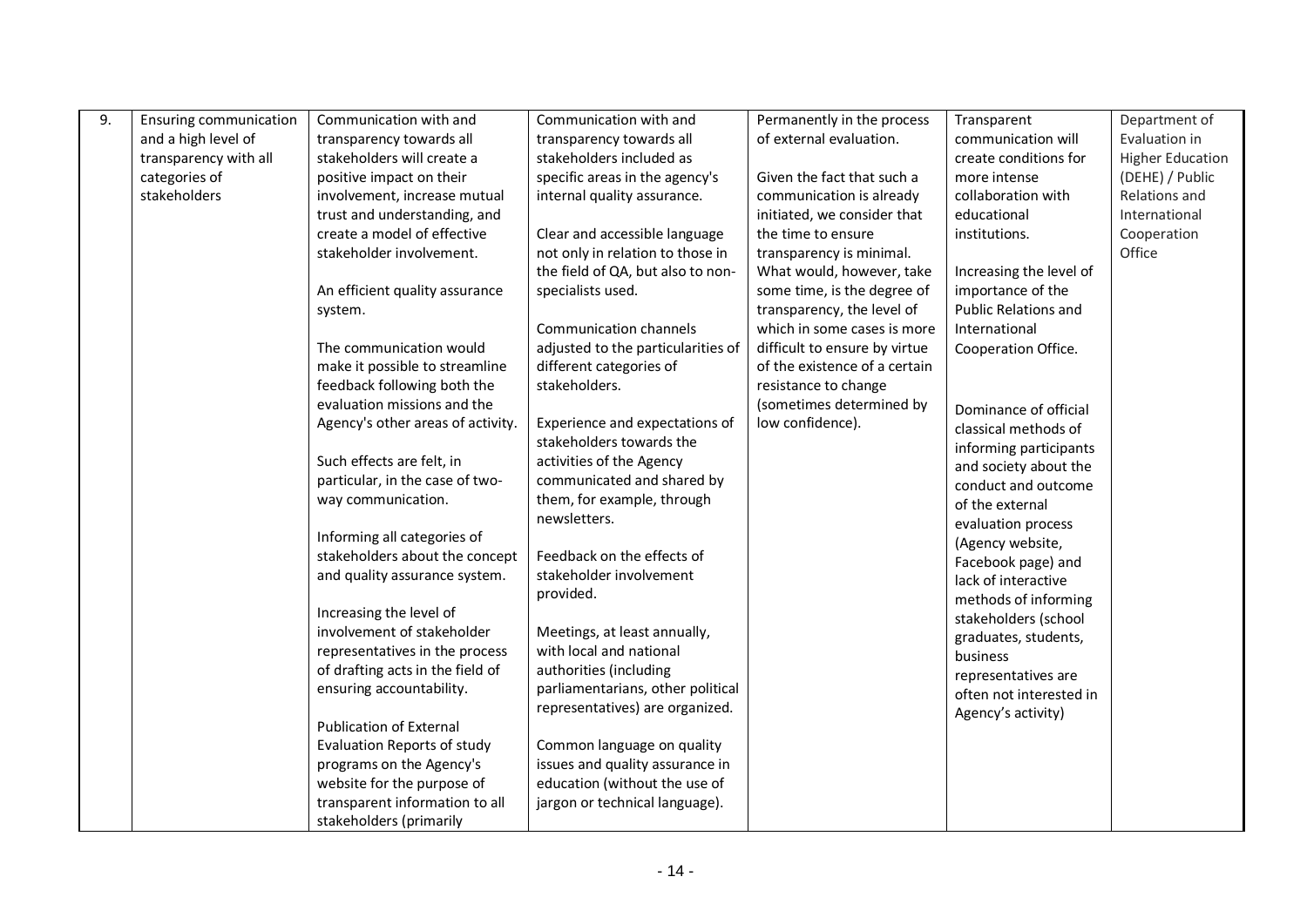|  | students and employers).        | Activities and environments for                                                                                                  |  |  |
|--|---------------------------------|----------------------------------------------------------------------------------------------------------------------------------|--|--|
|  |                                 | disseminating the processes                                                                                                      |  |  |
|  |                                 | and results of external                                                                                                          |  |  |
|  | Open and truthful information   | evaluation activities,                                                                                                           |  |  |
|  | of the society, in the broad    |                                                                                                                                  |  |  |
|  | sense of the word regarding the | summaries, annual reports,                                                                                                       |  |  |
|  | quality of the educational      | thematic studies organized.                                                                                                      |  |  |
|  | services provided within the    |                                                                                                                                  |  |  |
|  | framework of a study program /  | Trust, support and involvement                                                                                                   |  |  |
|  | educational institution.        | from all categories of                                                                                                           |  |  |
|  |                                 | stakeholders.                                                                                                                    |  |  |
|  |                                 |                                                                                                                                  |  |  |
|  |                                 | It will ensure transparency                                                                                                      |  |  |
|  |                                 | throughout the process, so that                                                                                                  |  |  |
|  |                                 | any gaps can be identified in a                                                                                                  |  |  |
|  |                                 | timely manner.                                                                                                                   |  |  |
|  |                                 |                                                                                                                                  |  |  |
|  |                                 | The normative framework in                                                                                                       |  |  |
|  |                                 | the field of quality assurance in                                                                                                |  |  |
|  |                                 | education, thematic studies on                                                                                                   |  |  |
|  |                                 | fields is elaborated with the                                                                                                    |  |  |
|  |                                 | active participation of the                                                                                                      |  |  |
|  |                                 | representatives of the                                                                                                           |  |  |
|  |                                 | stakeholders. Stakeholders                                                                                                       |  |  |
|  |                                 | (students, graduates, teachers /                                                                                                 |  |  |
|  |                                 | managers, representatives of                                                                                                     |  |  |
|  |                                 | the business environment) who                                                                                                    |  |  |
|  |                                 | have been involved in the                                                                                                        |  |  |
|  |                                 | process of developing the                                                                                                        |  |  |
|  |                                 | regulatory framework in the                                                                                                      |  |  |
|  |                                 | field of quality assurance are                                                                                                   |  |  |
|  |                                 | able to apply in practice the                                                                                                    |  |  |
|  |                                 | external evaluation procedure                                                                                                    |  |  |
|  |                                 | correctly and effectively.                                                                                                       |  |  |
|  |                                 |                                                                                                                                  |  |  |
|  |                                 |                                                                                                                                  |  |  |
|  |                                 |                                                                                                                                  |  |  |
|  |                                 |                                                                                                                                  |  |  |
|  |                                 |                                                                                                                                  |  |  |
|  |                                 | All categories of stakeholders<br>receive up-to-date truthful<br>information, through classical<br>sources of information on the |  |  |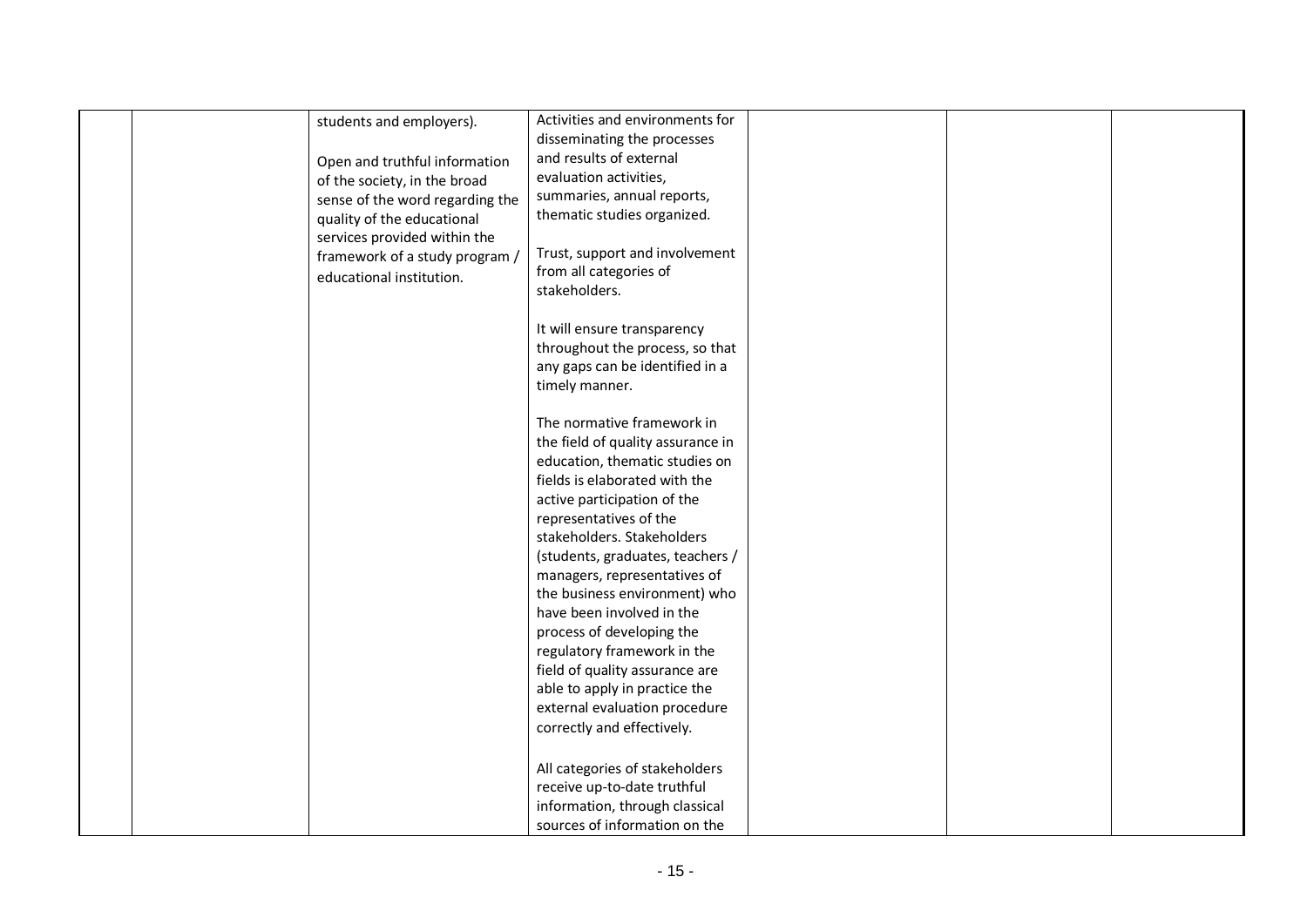|     |                            |                                   | result of the external evaluation |                                |                          |                         |
|-----|----------------------------|-----------------------------------|-----------------------------------|--------------------------------|--------------------------|-------------------------|
|     |                            |                                   | of study programs / educational   |                                |                          |                         |
|     |                            |                                   | institutions.                     |                                |                          |                         |
|     |                            |                                   |                                   |                                |                          |                         |
|     |                            |                                   | Diversification of methods and    |                                |                          |                         |
|     |                            |                                   | means of transmitting             |                                |                          |                         |
|     |                            |                                   | information on the Agency's       |                                |                          |                         |
|     |                            |                                   | activity (creation of the         |                                |                          |                         |
|     |                            |                                   | Youtube channel, Instagram        |                                |                          |                         |
|     |                            |                                   | page, participation of Agency     |                                |                          |                         |
|     |                            |                                   | representatives in radio and TV   |                                |                          |                         |
|     |                            |                                   | shows, etc.)                      |                                |                          |                         |
| 10. | Integrating the effective  | This will bring a qualitative     | The strategy on stakeholder       | It is a process that is in its | The benefits are         | Management of           |
|     | involvement of             | impact on mutual trust,           | involvement developed and         | early stage and needs          | determined by the        | the Agency /            |
|     | stakeholders in the        | increase legitimacy and           |                                   |                                | creation of a "body      |                         |
|     |                            |                                   | implemented, with a clear         | support, including by          |                          |                         |
|     | Agency's strategic policy, | competence of the Agency in       | specification of the role and     | adjusting the legal            | spirit" in which the     | Governing Board         |
|     | and other policies         | terms of internal and external    | expectations of each category     | framework. For this reason,    | Agency and the           | and Profile             |
|     | related to internal        | quality assurance.                | of stakeholders in the            | it is probably a topic for the | stakeholders involved    | Committee in            |
|     | quality assurance          |                                   | development of a qualitative      | future.                        | form a whole.            | <b>Higher Education</b> |
|     |                            | Demonstrating appropriate         | QA system in HE.                  |                                |                          | of ANACEC /             |
|     |                            | confidence that an entity meets   |                                   | Change planning - 4 weeks      | Correction of the        | Department of           |
|     |                            | the quality requirements.         | Stakeholder representatives       | (elaboration and               | Agency's strategies and  | Evaluation in           |
|     |                            |                                   | invited as participants, speakers | implementation of the          | objectives.              | <b>Higher Education</b> |
|     |                            | Stakeholder participation in the  | at knowledge transfer events      | stakeholder involvement        |                          | (DEHE)                  |
|     |                            | development and promotion of      | (e.g. seminars, webinars,         | strategy), communication of    | The high level of        |                         |
|     |                            | the Agency's strategic            | conferences, forums, etc.), but   | the change of those affected   | influence of the         |                         |
|     |                            | objectives.                       | also informal events (e.g. team   | by it - 2 weeks                | political system and     |                         |
|     |                            |                                   | building) organized by the        | (announcement of               | situation in the country |                         |
|     |                            | Developing and implementing       | agency.                           | stakeholders, organization     | on the content and       |                         |
|     |                            | the stakeholder involvement       |                                   | of webinars, round tables,     | objectives of            |                         |
|     |                            | strategy related to the Agency's  | Ensuring the premises for the     | etc.).                         | normative acts both in   |                         |
|     |                            | strategy and national policies in | alignment of education in the     |                                | the field of education   |                         |
|     |                            | education.                        | Republic of Moldova to the        | Transition periods -           | and in the field of      |                         |
|     |                            |                                   | rigors of European education.     | permanently.                   | quality assurance in     |                         |
|     |                            | Accurate identification of the    | This ensures similarity between   |                                | education (extremely     |                         |
|     |                            | role of stakeholder               | specialists trained in the        |                                | frequent change in the   |                         |
|     |                            | representatives in the process    | country and those trained         |                                | composition of the       |                         |
|     |                            | of developing quality assurance   | beyond its borders.               |                                |                          |                         |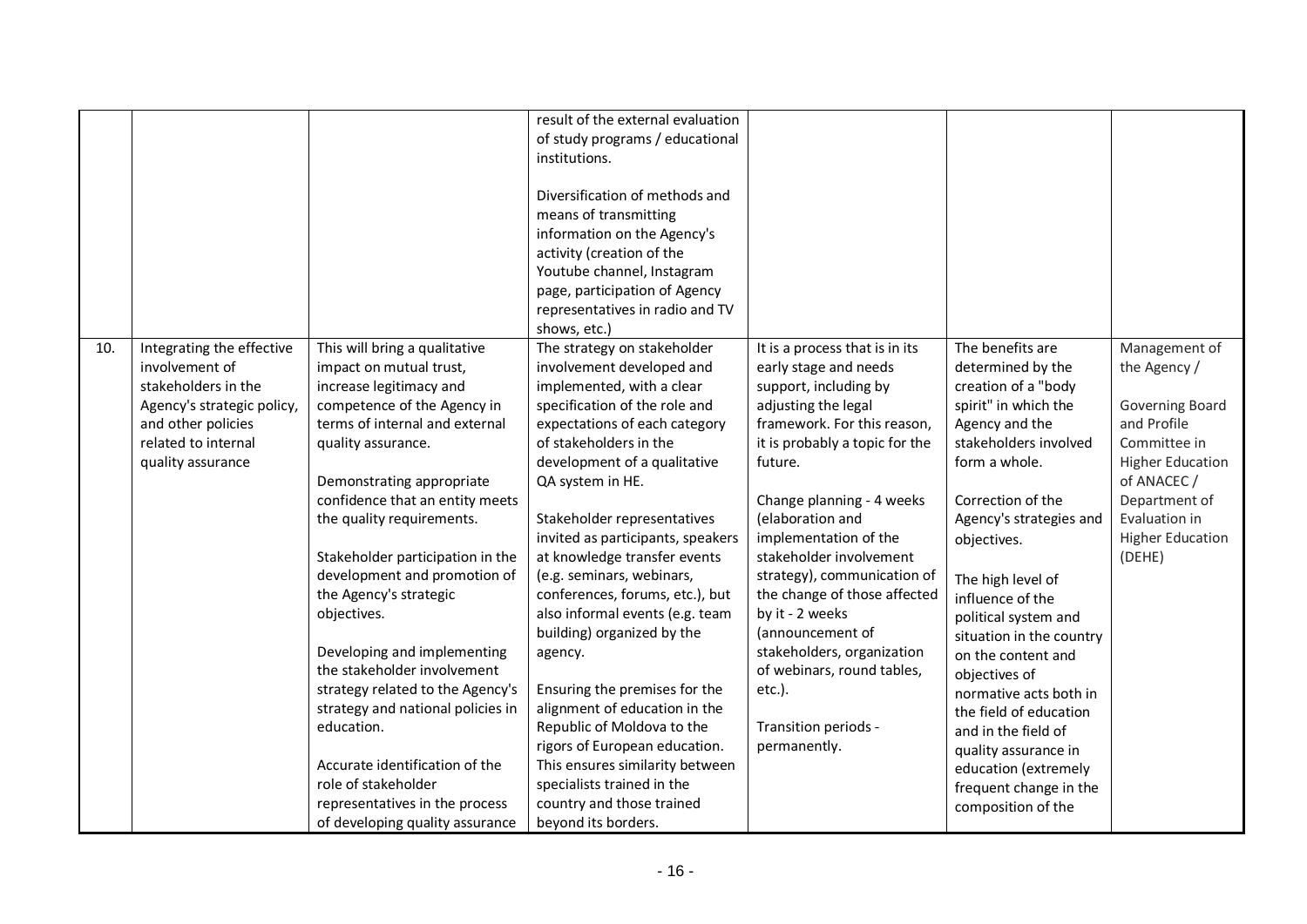| policies.<br>Respectful attitude and<br>understanding of the<br>importance of each category of<br>stakeholders in the<br>development of quality<br>assurance and higher<br>education.                                                                                                                    | Developing cooperation<br>relations in the field of quality<br>assurance between different<br>categories of stakeholders<br>(students-teachers / managers-<br>employers) and understanding<br>the purpose of external<br>evaluation objectively.                                                                                                                                                  | Government, including<br>the Minister of<br>Education, Culture and<br>Research which leads<br>to the permanent<br>change of the<br>ministry's strategies<br>and priorities). |  |
|----------------------------------------------------------------------------------------------------------------------------------------------------------------------------------------------------------------------------------------------------------------------------------------------------------|---------------------------------------------------------------------------------------------------------------------------------------------------------------------------------------------------------------------------------------------------------------------------------------------------------------------------------------------------------------------------------------------------|------------------------------------------------------------------------------------------------------------------------------------------------------------------------------|--|
| The reflection in the political<br>strategy of ANACEC and in the<br>normative acts in the field of<br>quality assurance in education<br>of the position of different<br>categories of stakeholders.<br>Development and coordination<br>by the Agency of basic acts in<br>the field of quality assurance. | Involvement of stakeholders in<br>the development of the<br>agency's strategic policies and<br>stakeholder communication<br>networks.<br>Organizing seminars,<br>conferences, webinars, etc. in<br>order to provide support to<br>educational institutions in<br>organizing the internal quality<br>management system and the<br>elaboration of internal<br>documents in the respective<br>field. |                                                                                                                                                                              |  |